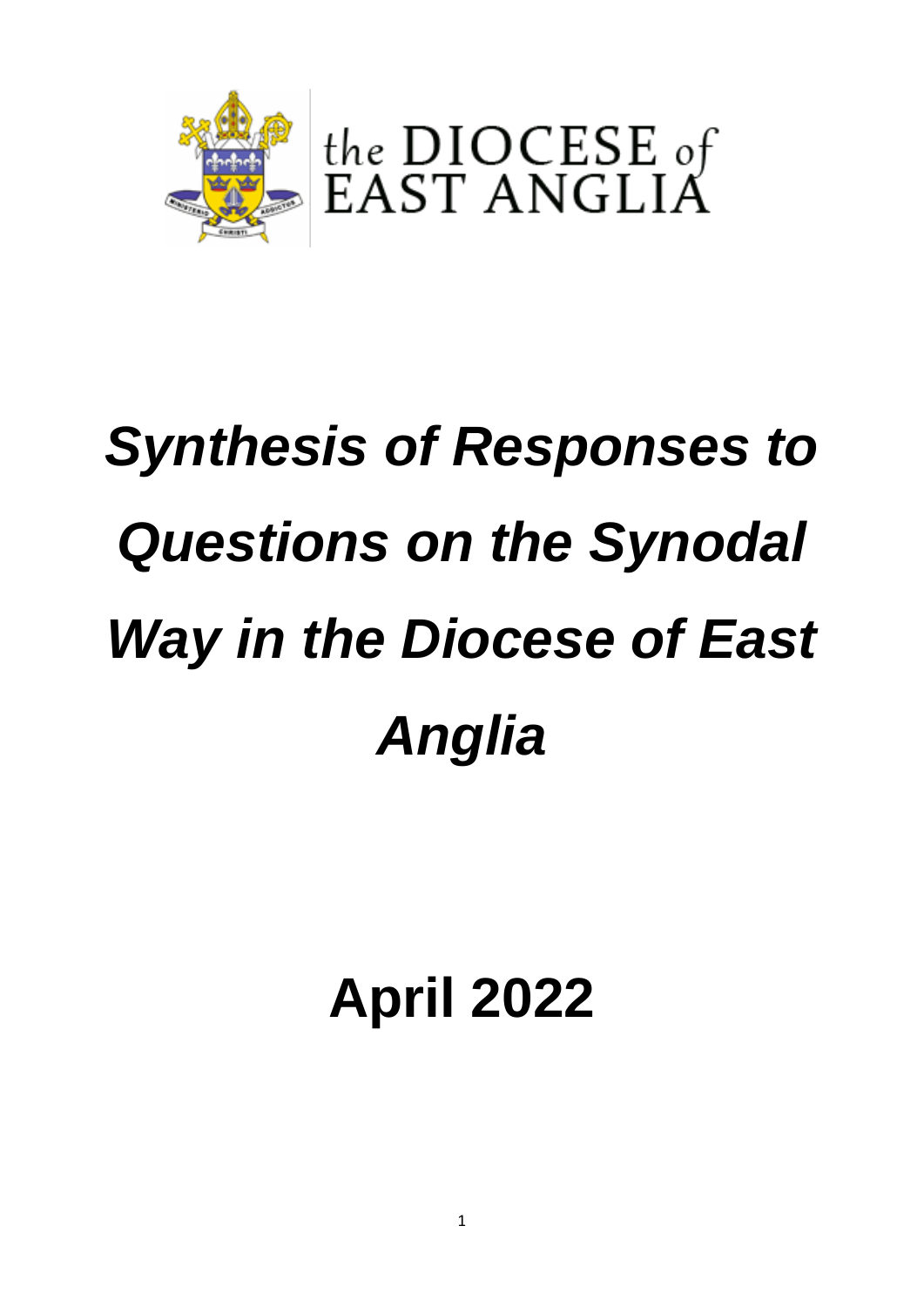## RC Diocese of East Anglia - Synodal Pathway Synthesis

## Contents

| 1.1    |                                                                                     |  |
|--------|-------------------------------------------------------------------------------------|--|
| 1.2    |                                                                                     |  |
| 1.3    |                                                                                     |  |
| 1.4    |                                                                                     |  |
| 1.5    |                                                                                     |  |
| 1.6    |                                                                                     |  |
| $Q2$ : |                                                                                     |  |
| 2.1    |                                                                                     |  |
| 2.2    |                                                                                     |  |
| 2.3    |                                                                                     |  |
| 2.4    |                                                                                     |  |
| 2.5    |                                                                                     |  |
| 2.6    |                                                                                     |  |
| $Q3$ : |                                                                                     |  |
| 3.1    |                                                                                     |  |
| 3.2    |                                                                                     |  |
| 3.3    |                                                                                     |  |
| 3.4    |                                                                                     |  |
| 3.5    |                                                                                     |  |
| 3.6    |                                                                                     |  |
| $Q4$ : | How well does the Church's liturgy inspire a deeper encounter with the Risen Lord?4 |  |
| $Q5$ : |                                                                                     |  |
| 5.1    |                                                                                     |  |
| 5.2    |                                                                                     |  |
| 5.3    |                                                                                     |  |
| 5.4    |                                                                                     |  |
| 5.5    |                                                                                     |  |
| 5.6    |                                                                                     |  |
| $Q7$ : |                                                                                     |  |
| 7.1    |                                                                                     |  |
| $Q8$ : |                                                                                     |  |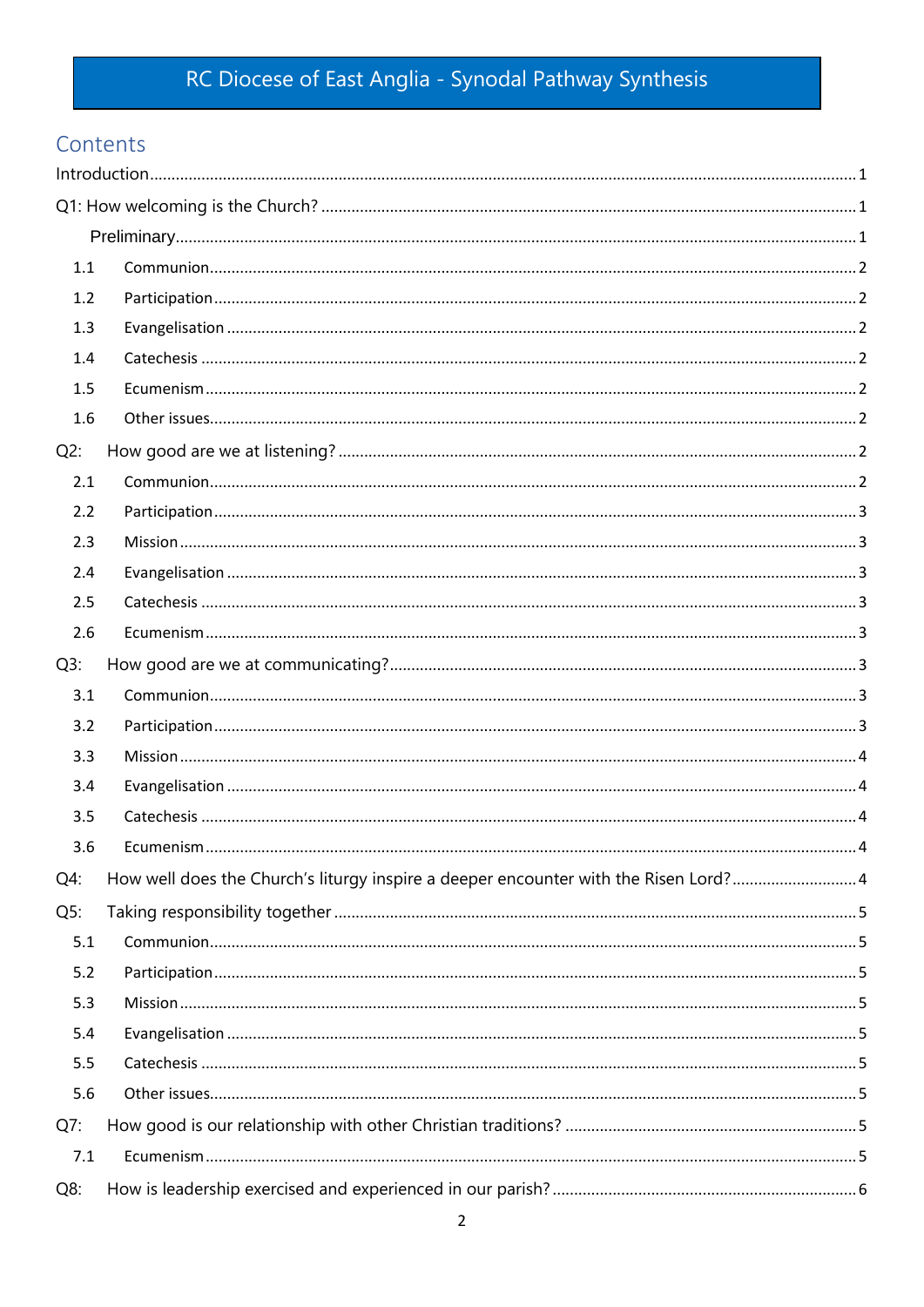| 8.1  |                                                                                                      |  |
|------|------------------------------------------------------------------------------------------------------|--|
| 8.2  |                                                                                                      |  |
| 8.3  |                                                                                                      |  |
| 8.4  |                                                                                                      |  |
| 8.5  |                                                                                                      |  |
| 8.6  |                                                                                                      |  |
| 8.7  |                                                                                                      |  |
| Q9:  |                                                                                                      |  |
| 9.1  |                                                                                                      |  |
|      |                                                                                                      |  |
| 9.2  |                                                                                                      |  |
|      |                                                                                                      |  |
| 9.3  |                                                                                                      |  |
| 9.4  |                                                                                                      |  |
| 9.5  |                                                                                                      |  |
| 9.6  |                                                                                                      |  |
| Q10: | Are we effective in sharing and passing on the faith as individuals, as parishes and as a Diocese? 8 |  |
| 10.1 |                                                                                                      |  |
| 10.2 |                                                                                                      |  |
| 10.3 |                                                                                                      |  |
| 10.4 |                                                                                                      |  |
| 10.5 |                                                                                                      |  |
| 10.6 |                                                                                                      |  |
| 11.  |                                                                                                      |  |
| 11.1 |                                                                                                      |  |
| 11.2 |                                                                                                      |  |
| 11.3 |                                                                                                      |  |
| 11.4 |                                                                                                      |  |
| 11.5 |                                                                                                      |  |
| 11.6 |                                                                                                      |  |
| 11.7 |                                                                                                      |  |
|      |                                                                                                      |  |
|      |                                                                                                      |  |
|      |                                                                                                      |  |
|      |                                                                                                      |  |
|      |                                                                                                      |  |
|      |                                                                                                      |  |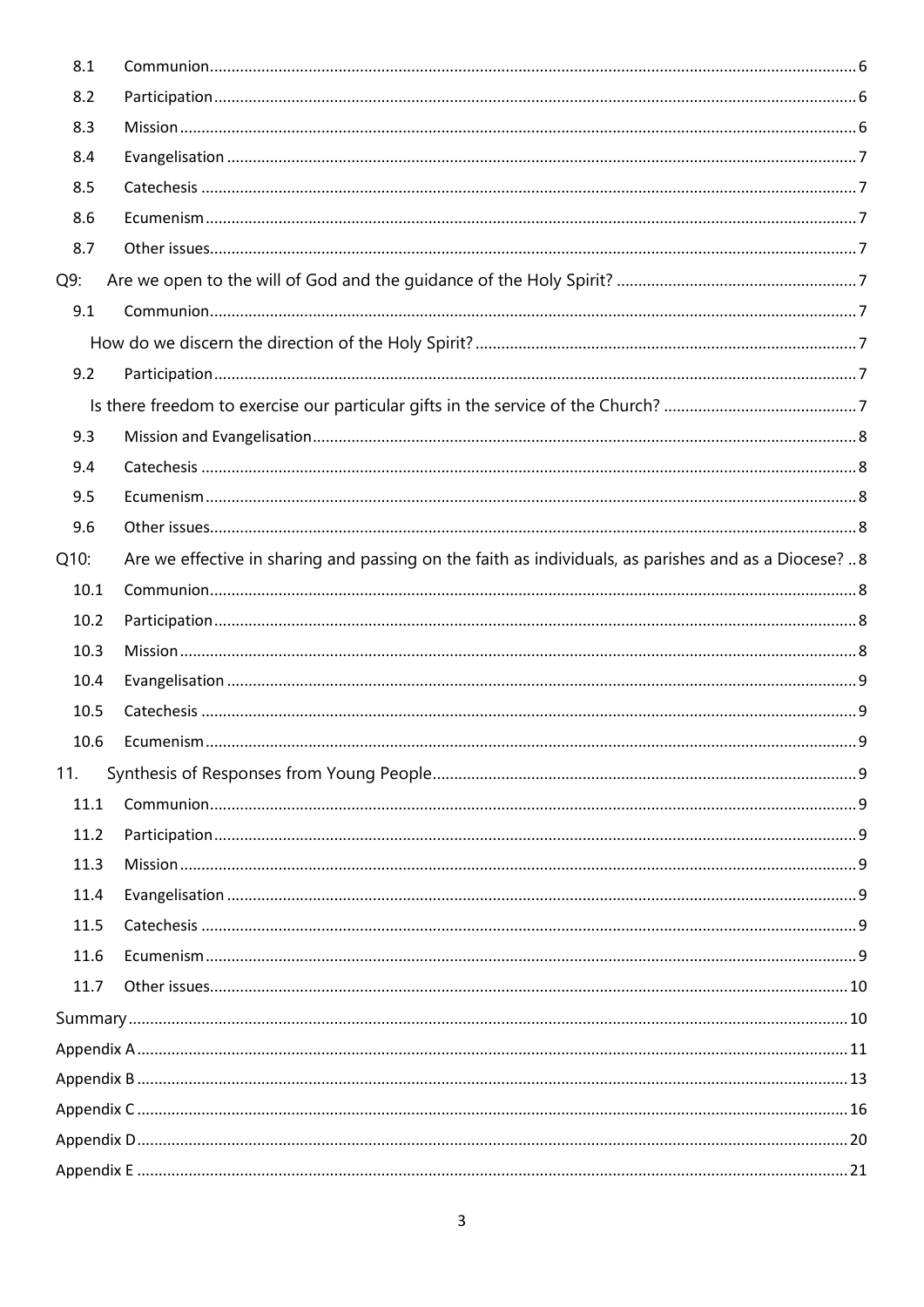## <span id="page-3-0"></span>Introduction

#### Process and Experience

The Catechesis Commission of the Diocese was asked to take the lead on the Synodal Way in the Diocese of East Anglia and met on 14<sup>th</sup> October 2021 to put the process into effect and a small facilitating group of three was established (one priest, one deacon, and one lay catechist). The Synodal Way was launched on 17<sup>th</sup> October at the Cathedral in Norwich

A great deal of information was provided to be digested and disseminated in a short period of time and in such a manner as to encourage as many of the People of God to respond.

An offer had been made at this early stage by CathCom Ltd to facilitate the survey and the responses via an online service. This was agreed to be a suitable methodology while recognising that many will not have access to online systems and would necessarily have to submit their responses on paper or indirectly. Such responses could be uploaded by others with access to the facilities. The On-line survey was made 'live' on 28<sup>th</sup> November, 2021. The survey was set up to cater for Adults (over 18years old), as well as for young people (under 18 years old), and links to the survey were also made available for Catholic schools, both primary and secondary, to use with appropriate questions. The response from young people below the age of 18 was disappointingly small. The questions (Appendix A) were made available to be used as paper copies and as an online e-survey. For adult users the questionnaire was also available in a variety of languages. Efforts were made to reach out to the marginalised through Caritas East Anglia (Appendix B) and in prisons to ensure that the voices of individuals were heard as well as the voices of parishes and groups.

Parishes were asked to identify co-ordinators who would provide contact at a parish level. Some questioned the basis for choosing these 'representatives': it was most expedient/practical to seek volunteers, often approached by parish clergy, since people do not, as a rule, step forwards to offer their services. Guidelines were established to help the parish co-ordinators and the Parish Priests in implementing the process and sent out (Appendix C) and setting the discernment of the Holy Spirt at the heart of the work.

The initial date set for submissions was January 22<sup>nd</sup> 2022 but this was extended to March 8<sup>th</sup> 2022, the feast day of St Felix, Secondary Patron of the Diocese, in the light of the extension granted from the Synod Office in the Vatican.

The timeline was recognised to be short and some concern was expressed at this from parishes and was discussed by facilitators at a national level. It was noted that in establishing the Synodal Way the process was as much part of the outcome as the responses and that the challenge of the short time frame arose out of necessity.

The responses were all collated and a team of first readers and second readers was established to read EVERY response. Each response was read **at least** twice and the readers were asked to provide a synthesis of the material for use in preparing this summary document.

In all 1031 responses were received via the online returns. This included responses uploaded on behalf of people who were unable to access the e-survey system. As a percentage of Mass goers, this represents approximately 11% of those attending, within the Diocese of East Anglia, in 2020, although it should be noted that the survey was open to all comers, not just those attending Mass. In addition, 24 parishes, 46% of parishes within the diocese, submitted 'whole parish' summaries following meetings within the parishes, reports were received from Caritas and other groups such as Justice and Peace Cambridge, and a number of 'hard-copy' individual responses were submitted to the diocesan offices via the postal service. Young people, as noted earlier, did not respond in significant numbers but have relatively recently met in a synodal form: the key findings are attached (Appendix D).

The People of God are being encouraged to embed the Synodal Way on the local Church so that it will help the Church to grow and spread the Good News. It is hoped that Synodality is here to stay and that the initial methodology will act as a stepping stone, which can be improved upon, and will help us to grow, together, on Communion, Participation and Mission.

## <span id="page-3-1"></span>Q1: How welcoming is the Church?

#### <span id="page-3-2"></span>Preliminary:

We note that the responses we have to summarise have significant limitations. The total number of responses (1039) is a small proportion of the 7550 mass attenders (Pastoral Statistics 2020, excluding special communities) or the 17,600 identified pre-Covid. The questionnaire was intended also for non-churchgoers, and some responded, so this is a small proportion of our Catholic population. The written comments are a smaller subset of all respondents – little over 500. We noted that the number of responses from younger parishioners (especially those under 18 were very few. So this is not really a report on opinion, but an identification of issues which need more attention than others.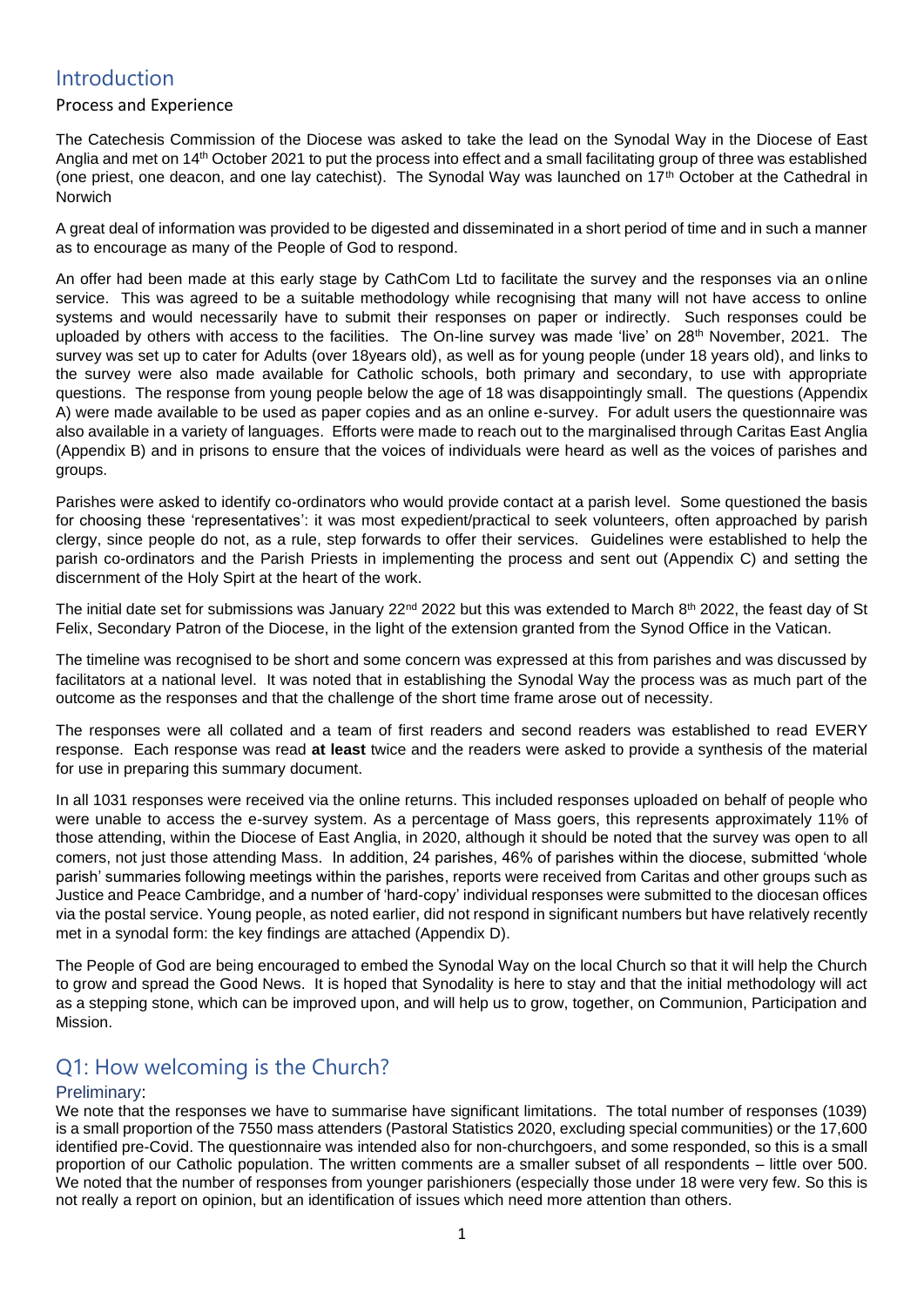#### <span id="page-4-0"></span>1.1 Communion

Only just over 50% of respondents considered the church to be welcoming. This is a matter for concern. Written comments focused on welcome at mass. Very many considered there was a warm welcome to mass. They agreed that welcome was the role of the whole parish, not just clergy or welcomers. But some wondered how far this extended into helping people to feel integrated into a parish.

The fairly consistently identified best practice included meeting and greeting people at the door, all parishioners noticing and specifically welcoming newcomers, having a welcome pack, greeting by clergy at the end of mass. In addition, having social time after mass and at other times and support for the sick extend the welcome.

Where criticisms were detailed, most identified as marginalised groups

- divorced and remarried couples
- LGBT individuals
- **Singles**

Welcome also relates to the design of church buildings and how easily disabled and other individuals can use them.

#### <span id="page-4-1"></span>1.2 Participation

Suggestions for improved participation included training for welcomers and attention to including non-British ethnic individuals among those exercising ministry. Age-appropriate liturgy for children and space for parents with young children would make them more welcomed at mass.

There were diverging views about livestreamed masses going forward. Some saw this as outreach to those who could not come to church, others felt it damaged the sense of community. Where it is done, the viewer needs to be a participant, not just an observer.

A number of responses considered the roles permitted to women alienated them from the church.

#### <span id="page-4-2"></span>1.3 Evangelisation

Some comments considered that the church does not reach out well to the lapsed. Indeed, some respondents admitted that they were not confident in how they should approach the lapsed. Most of these considered that the reasons for lapsing are varied, and that the church needs to do more to reach out and listen sympathetically to their concerns.

Parish websites and recent events magazines have a special place in reaching those who feel on the margins of the church. They do not require a person to come into the church, but they present a picture of the life of the parish which may encourage a person to take tentative steps back. Parish websites need to give prominence to what life as a Catholic is like – what the people are like and how they live their lives.

A few responses suggested that holding social events at non-church locations might provide a gentler introduction to the church.

#### <span id="page-4-3"></span>1.4 Catechesis

Some comments suggested young people (16-35) would be more attracted by opportunities to explore belief and question it.

#### <span id="page-4-4"></span>1.5 Ecumenism

Welcome for non-Catholic spouses attending mass was a concern of a few comments. Engagement in social action (foodbanks, environmental action, helping refugees, etc) are often undertaken with other churches or with secular organisations, both to be more effective, but also to show the place of faith outside 'going to church'.

#### <span id="page-4-5"></span>1.6 Other issues

<span id="page-4-6"></span>A number of comments welcomed the availability of traditional Latin liturgy and teaching.

## Q2: How good are we at listening?

#### <span id="page-4-7"></span>2.1 Communion

A very high proportion of responses felt that the Church had shown little previous interest in listening to the voice of the laity and its concerns about several issues including relationships, liturgy (including choice of music), the role of women and the use of Latin and Traditional Mass. There was a sense of many not feeling at one with the Church.

Whilst most felt they were listened and supported by their parish priests, with some exceptional priests noted, a number felt unheard, ignored, or blocked.

There were very strong feelings about the voices of women not being heard by the Church.

More attention to the voices of young people, the housebound and Catholics who no longer attend Mass was highlighted.

In the Church's liturgical life, many valued opportunities for Adoration and the Sacrament of Confession.

Opportunities at Mass for quiet reflection were particularly appreciated.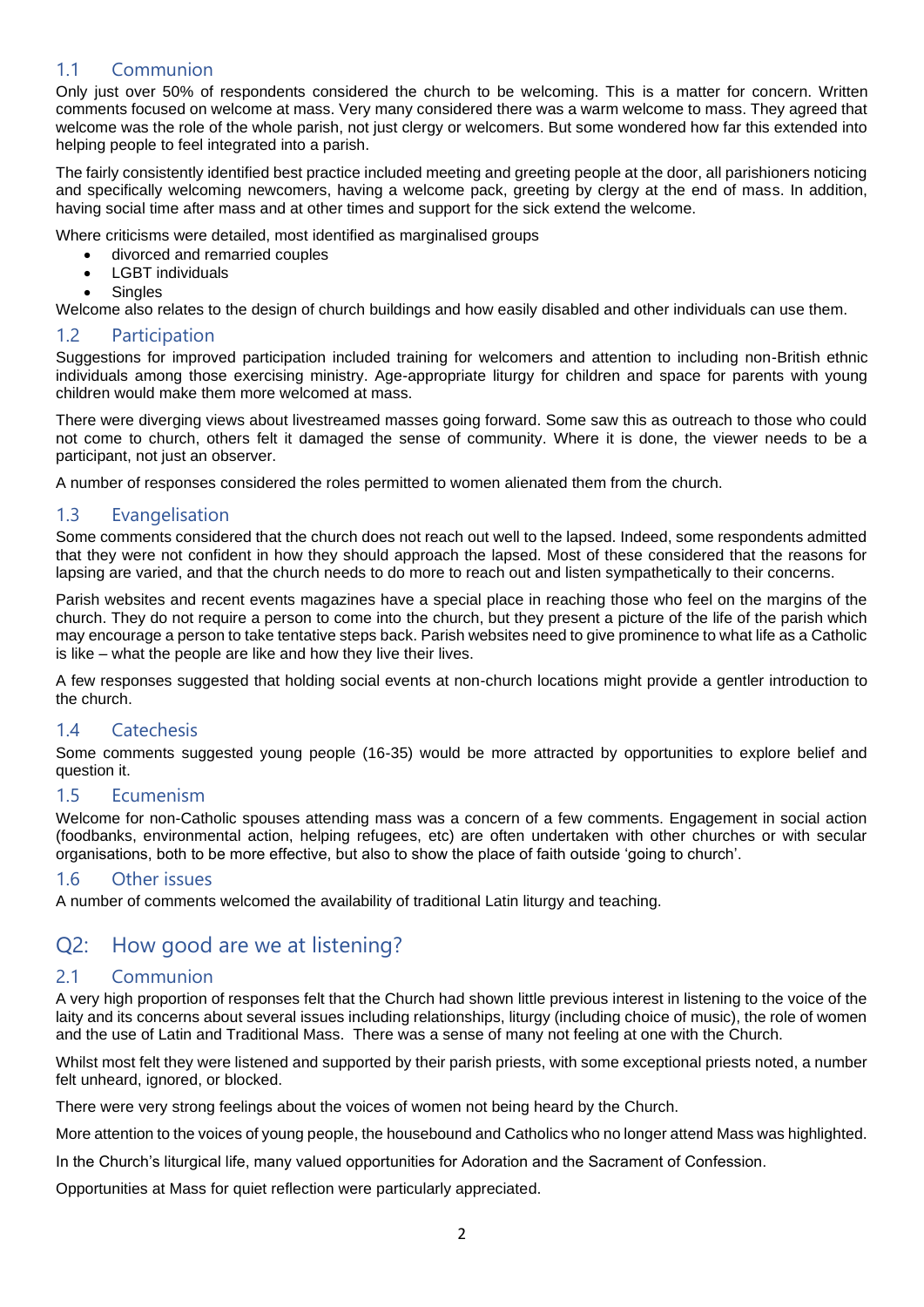#### <span id="page-5-0"></span>2.2 Participation

There was a diversity of ways for engaging in listening to each other in some parishes, including prayer groups, communion groups, cell groups. The effect of COVID lockdown restrictions curtailed many parish activities and many felt the need to re-energise such parish opportunities.

By contrast, a number felt that there were no effective forums for dialogue in their own parish including Parish Councils and that both formal and informal opportunities to listen and share faith should be a feature of parish life.

There was a strong sense that the Church needs to listen to those who feel excluded and feel they are unable to participate fully in the life of the Church, some leaving completely. This includes, young people, divorced, LGBT community, and the housebound.

#### <span id="page-5-1"></span>2.3 Mission

Many felt that the Church's commitment to peace and social justice was not listened to by the world and its credibility had been damaged by sexual abuse and subsequent cover ups, misogyny, and lack of inclusiveness.

The Church needs attend to those on the margins of society in their own communities, engaging more robustly with the problems of the world which need our hope and compassion.

Opportunities for parishes to come together to discuss their role in their future mission of the Church were valued building upon the synodal process, and the Alive in Faith campaign.

#### <span id="page-5-2"></span>2.4 Evangelisation

Many Catholics do not feel they can share their faith with others, inside and outside, which is to the detriment of the Church.

Strong feeling that the Church was ignored or derided for its teachings and that these were often misunderstood in the wider world.

The need to reach out to other faiths whilst not compromising our own faith was seen as important.

#### <span id="page-5-3"></span>2.5 Catechesis

Many felt that support was needed in helping them to listen to God particularly in prayer and would welcome teaching and guidance from the Church.

The need for regular courses educating people about their Catholic faith, prayer traditions and Bible study was highlighted.

Many had valued the opportunity to attend retreats and missions and hoped that they would once again become a feature of Parish life.

#### <span id="page-5-4"></span>2.6 Ecumenism

The need for humility in listening to what other Christian religious traditions might offer would help to find out what binds not separates us. Attending 'Churches Together' and other ecumenical events were examples of working together with other denominations. Practical engagement in food banks and other social programmes gave opportunities to work alongside and listen to other faith traditions.

## <span id="page-5-5"></span>Q3: How good are we at communicating?

#### <span id="page-5-6"></span>3.1 Communion

Many share freely within parish friendships but find it difficult in wider groups or outside the parish, often for fear of criticism. There was appreciation for sharing groups within the parish and desire for more. There were pleas for love, listening, and respect: not the 'wagging finger'.

With many only attending Sunday Mass, there is little opportunity to build the trust required for good communication ('we are strangers to each other so don't feel able to share openly').

Many expressed a sense of alienation, even bitterness from not being listened to by 'Church', hierarchy, clergy. This was ascribed to marginal views (traditional or liberal); to youth, being a woman, and to race; to irregular circumstances (e.g. gay family members). There were complaints of weakness in regard to Church teaching (e.g. recommendation for 'more steadfast beliefs, not trying to accommodate sinners (homosexuality)', as well as lament for 'no room for dissenting views (LGBT)'; of being talked to but not listened to, especially by hierarchy above parish level (e.g. 'Church always imposing, rules, telling what to do'). And many expressed shame because of scandals within Church, Church practice or doctrine. Such disappointment/complaint was the most common theme in the answers.

#### <span id="page-5-7"></span>3.2 Participation

Many feel free to share openly with their priest but a number feel that he is too busy. None said they felt free to speak truth in love to their priest. Some felt this Synod was a step towards being listened to.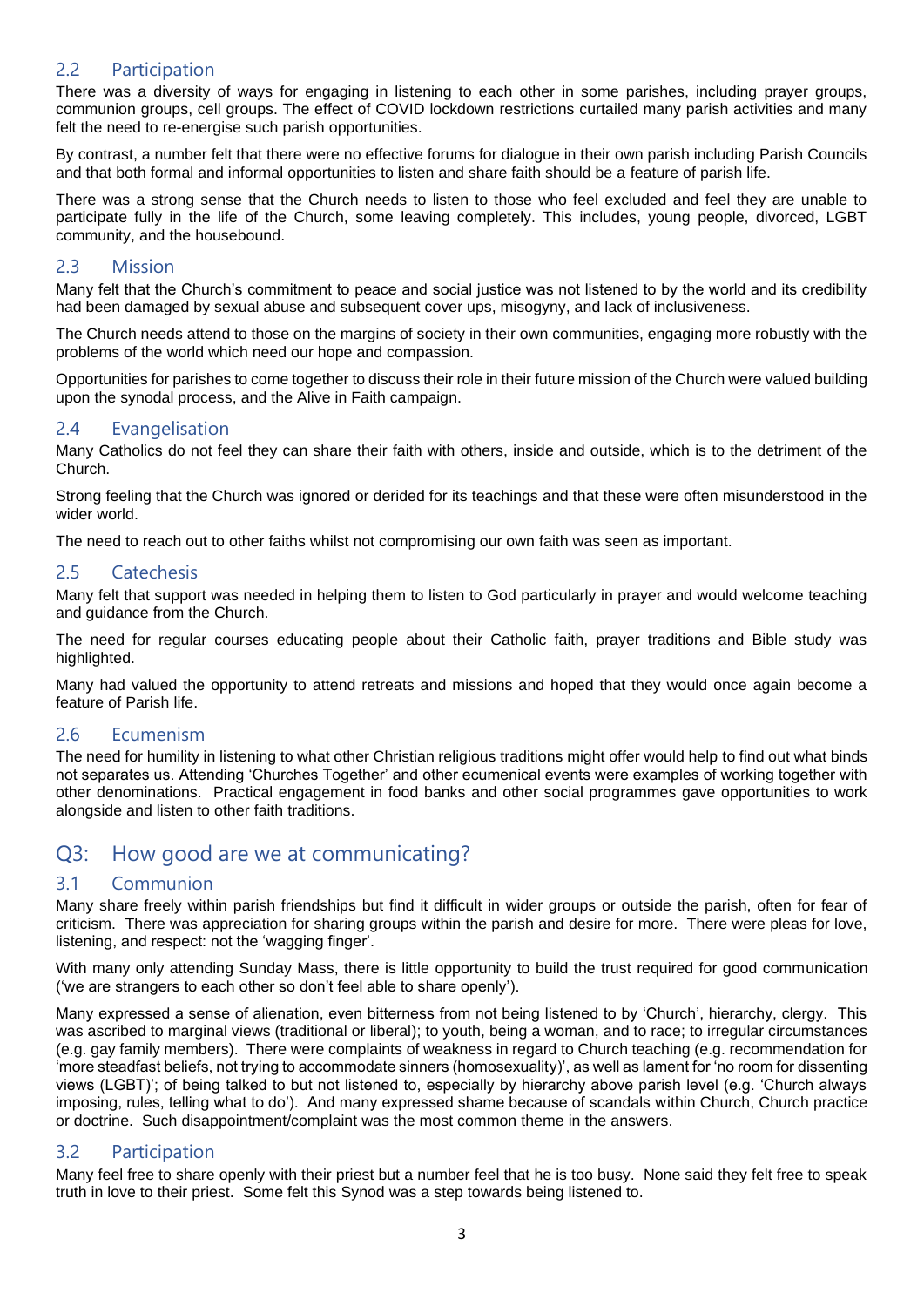There is widespread desire for more opportunities to participate in small faith groups and for opportunities for more adult formation and catechesis/apologetics; but a few voices warn that cliques restrict dialogue, and also that there are too many dissenting voices in the laity.

Some lament little communication from Bishop and Rome to ordinary Catholics - synodal meetings have helped and several hope they can continue.

Poorly updated parish websites and poor use of social media resources are significant obstacles to communication and participation.

The young share openly with friends but are cautious of sharing faith on social media.

#### <span id="page-6-0"></span>3.3 Mission

A number use social media to speak truth and/or urged greater use of it by the Church, both in outreach and for communication within parishes, but Church voices on social media need to be well-formed. Similarly, there is regret that 'the Catholic Church does not make her beautiful teaching known in the public square'; and a sense that Catholic teaching should be promulgated more vigorously, especially by leaders speaking truth to government.

There is little sense of outreach as communities – throughout the focus of replies is within the parish.

#### <span id="page-6-1"></span>3.4 Evangelisation

Most do not share their faith, afraid of prejudice, of causing offence, and of being wrong in doctrine; and of meeting disapproval within the Church.

Most do not use social media, fearful of the polarisation and radicalisation rife there.

#### <span id="page-6-2"></span>3.5 Catechesis

There is a widespread sense of being poorly equipped to communicate or defend church doctrine, and a common desire for more adult formation and training, as well as learning resources on social media. This is the second most common theme in the answers.

#### <span id="page-6-3"></span>3.6 Ecumenism

A few seek communication with other Christians, several say that Catholic parishes have little tradition of 'fellowship' and praise it in other denominations.

## <span id="page-6-4"></span>Q4: How well does the Church's liturgy inspire a deeper encounter with the Risen Lord?

The responses to the survey questions on the liturgy are overwhelmingly positive. Overall, 69% of respondents describe their experience of the Sunday liturgy as a positive one, 24% as a negative one, and 9% neutral.

Of those who give detailed answers to the questions, many respond positively to the word 'closer'. 'Closeness to God' is a recurrent theme, and clearly a valued consequence of the Sunday liturgy. That closeness is often described as being especially facilitated by the reverence with which the liturgy is celebrated. There are a significant number of appreciative comments on the reverence of priests, and a few complaints about lack of reverence. Alongside reverence there is also a desire for more silence in the liturgy: people describe themselves as being nourished by silence, which offers opportunities for deep and valued contemplation in the midst of the liturgy. Several respondents also speak of an anxiety about being distracted during the liturgy, and this anxiety seems to reflect or perhaps mirror the desire for silence and contemplation.

The question regarding 'thanks to God' also prompted many responses. The Mass itself is seen as an important occasion for thanksgiving; and that often begins with thanks for the liturgy itself and thanks that it is possible to attend Mass at all. Other common expressions of thanksgiving made in and through the Mass are for family, and for God's blessings generally.

The liturgy is also seen as the locus for intercessory prayer; often, again, for family, but also for the Church and for the wider world. Respondents particularly speak of asking in the Sunday Mass for strength and guidance for the week ahead. The liturgy is not insulated from the rest of the week, but is seen as a vital preparation for all that happens in the days following.

The liturgy also has an important role to play in personal conversion. Many speak of the Eucharist helping them to become better people: to become more faithful, more loving, more hopeful.

A common theme in responses is the importance of Sacred Scripture in the liturgy. A number of respondents speak of the value of reflecting on the Scripture readings both before and after the Mass. Many respondents also value homilies that open up the Word of God for the people. The homily itself is seen as a very significant element of the liturgy. Respondents particularly value homilies that both explain Sacred Scripture, and that relate to the reality of everyday life for the congregation.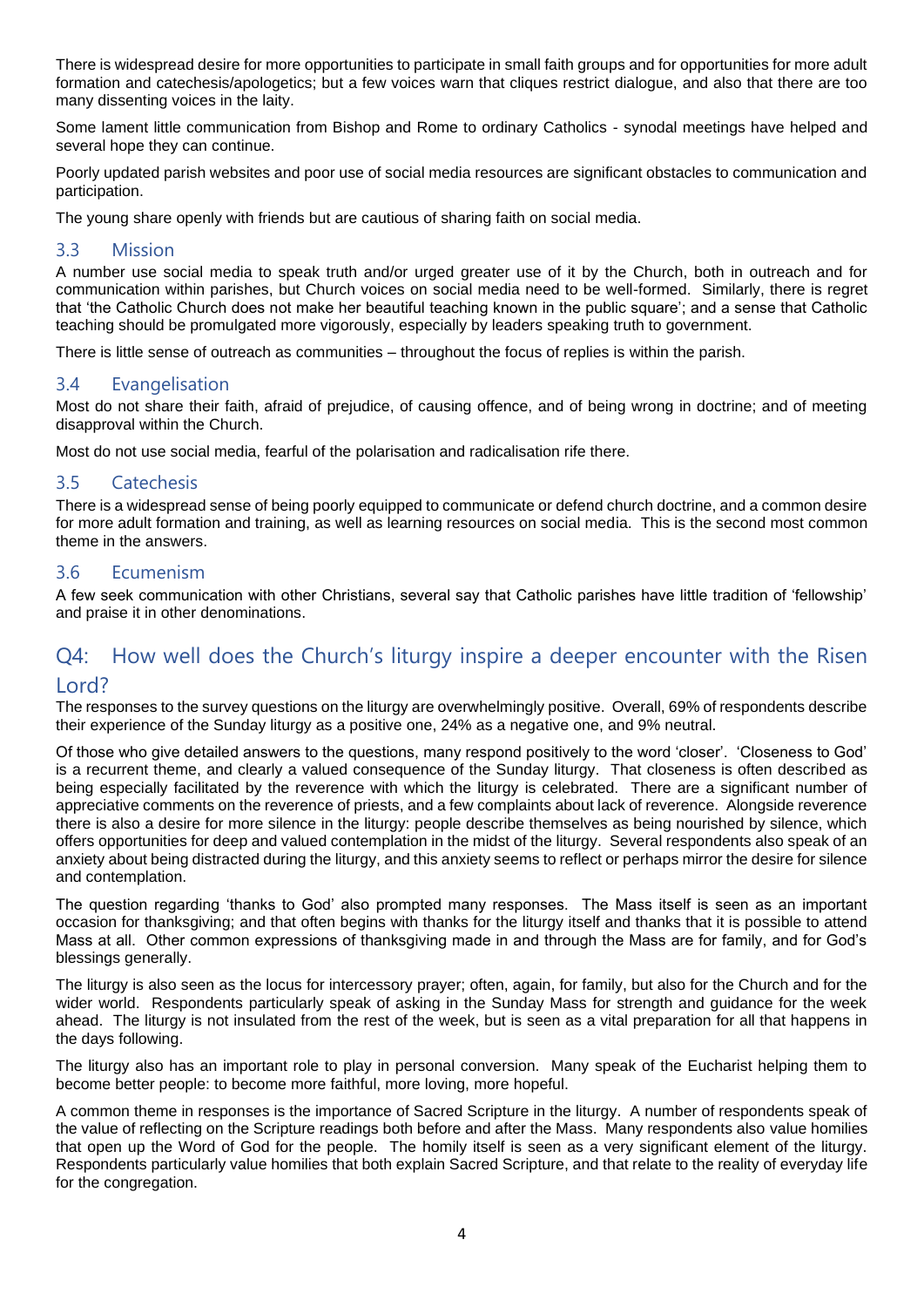Several respondents recognise a relationship between the Sunday liturgy and their wider prayer life. Personal prayer habits developed outside Mass are seen as making a positive contribution to the experience of the Sunday liturgy: the better we pray outside the Mass, the better we pray inside the Mass. In this respect there are particularly favourable mentions of prayer traditions such as the Benedictine, the Carmelite and the Ignatian, as well as the Daily Office, all of which are seen as having a beneficial impact on the Sunday liturgy. Many correspondents also recognise a positive role for parish devotional groups in supporting the liturgy: for example Bible Study groups, prayer groups, Lectio Divina. These are seen as nourishing the liturgy, and making parishioners' experience of the liturgy more fruitful.

Above all, the responses speak of the inestimable importance of the Mass to the faithful, and of its centrality to their lives.

## <span id="page-7-0"></span>Q5: Taking responsibility together

#### <span id="page-7-1"></span>5.1 Communion

There is a deep desire for communion: many respondents stated that the formation of small groups would support their participation and personal faith. Respondents who do not fit into any of the groups which already commonly exist in parishes feel unsupported, such as unmarried people over the age of 35. There is a separation in many responses between parish and diocese, with most expressing a connection to their parish only.

#### <span id="page-7-2"></span>5.2 Participation

The question itself led many to reflect on their own participation in the life of the Church and declare a desire to do more. The hierarchical structure of the Church is mentioned as an obstacle to participation, with a perception of the parish priest as the gatekeeper. Opportunities for mission are dictated by the needs of the community and what the parish priest is prepared to delegate, rather than the gifts or needs of the individual. There is a divided view on whether one should offer to serve/participate or wait to be asked. Further obstacles include age, disability, geography, personality and liturgical preference. Many women stated explicitly that they feel excluded from participation, as do divorced Catholics. Timing of activities is often cited as problematic by different groups. The pandemic is a significant factor in reducing participation, with many ministries not having restarted.

#### <span id="page-7-3"></span>5.3 Mission

Respondents give examples of how they participate in the Church's mission: contributing to the liturgy, cleaning, safeguarding, participating in the parish council and financially contributing to the Church or Catholic charities. Engagement with the secular world is mentioned in terms of charitable works or writing to MPs. Personal prayer is sometimes identified as contributing to the Church's mission. However, many respondents state that they do not know how to participate in the Church's mission, or even what it is. Respondents with children feel their focus is upon raising children in the faith as their participation in the mission of the Church.

#### <span id="page-7-4"></span>5.4 Evangelisation

Many respondents state that they do not deliberately evangelise, whilst giving clear examples of active evangelisation in their personal and professional lives. Respondents struggle with the fact the starting point for speaking about faith is often an attack on the Church or her teachings which limits conversational possibilities. Concern is expressed that speaking about faith in the workplace is challenging.

#### <span id="page-7-5"></span>5.5 Catechesis

Catechesis and formation for adults, both to support participation in the Church's mission and growth in personal faith, is requested. Many respondents state that they do not know how to speak about faith or controversial topics. Spiritual direction and support for personal prayer are also mentioned as areas where the Church needs to provide more resources.

#### <span id="page-7-6"></span>5.6 Other issues

Scandal and wrongdoing in the Church causes deep wounds, from child abuse to localised incidents, and there is concern about the impact this has on the faith of the community as well as on the public perception of the Church. Some people mention feeling ashamed to be Catholic and reluctant to invite others to participate because of this. There is a desire for the Church to accept responsibility and apologise. Rejection of offers of service is hurtful and makes respondents less willing to offer again. The treatment of women, LGBTQ+ individuals and relationships, and teaching on marriage are described as undefendable and cited as reasons for leaving the Church, notably for the children of practising Catholics.

## <span id="page-7-7"></span>Q7: How good is our relationship with other Christian traditions?

#### <span id="page-7-8"></span>7.1 Ecumenism

In the nature of this question the responses fit under this heading.

There is a wide variation across the diocese in the views expressed. Some say the relationship with other denominations is improving with time, others say it is getting worse. Still others said there was no interaction or that it depended greatly on the views expressed by those who lead in a parish.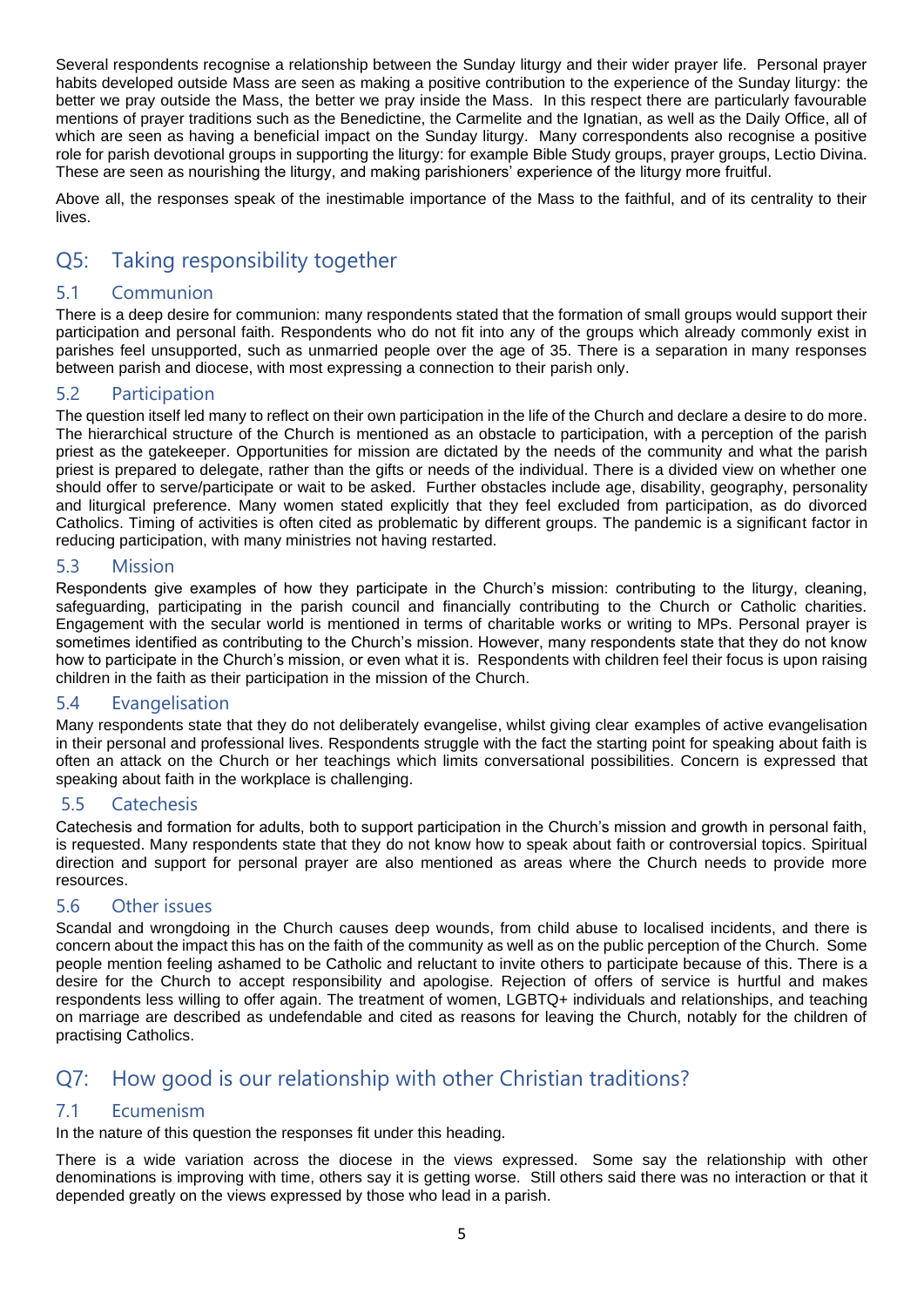Some felt that they could not comment.

Within our own Church, there is a lack of understanding of what is meant by, or even which churches are, 'in communion' with the Holy See and what this means in practice. Even groupings within the RC church are seen by some as separate denominations and that we may learn from their experience of Christianity in a beneficial way such the Transcendence of Liturgy from the Latin Mass Society, the shared traditions of the Ordinariate of Our Lady of Walsingham, the mysticism of the Eastern Orthodox Church, open floor and non-scripted praying in charismatic renewal. It seems that the Universal nature of the Church is not recognised.

Some concern was also expressed that RC groups from other countries worship separately and we also need to link with them.

There is a feeling that some other denominations have a better knowledge of scripture and that we can learn from love of Bible by Protestants: Bible study should be promoted.

A need for greater effort in apologetics was expressed and that we need to be seen as Catholic Christians by other Christian groups. We should behave in a way that [others] seek to learn from us.

The majority of responses support an ecumenical approach but there is a frequent suggestion that we could do better and that this work has a low priority and was further affected by the coronavirus pandemic.

There are also negative sentiments expressed with a view from some that the lead of the parish priest can influence the parish in its support or otherwise of ecumenical activities.

Those who are not in favour say that we are the One True Church and should not bring 'their' religion into ours.

Catholic truths are watered down by strong evangelical/pentecostal preaching and protestants spread mistruths: we should encourage them to become Catholics and abandon heresy.

A couple of respondents said that they can't tolerate CofE views on homosexuality and same sex marriage and that problems of the CofE arise because it conforms to societal expectations re gender, sexuality etc.

Several respondents say that there is historic wariness of Catholics in UK/ England and that there is still underlying anti-Catholic sentiment. Some converts to RC expressed strong views against ecumenism having moved away from other traditions.

Those in favour reported a lack of support from the RC community with only the 'same old faces' participating: RC can be insular and defensive. We should have a meeting of hearts with mutual respect, as we agree on much, so that we can focus on the common good. There is much we can learn from each other and many positive examples of interdenominational actions were given.

It was noted that non-Catholic partners are excluded from communion but that we could benefit from their knowledge of other traditions.

## <span id="page-8-0"></span>Q8: How is leadership exercised and experienced in our parish?

#### <span id="page-8-1"></span>8.1 Communion

The ecclesial theme of communion featured in some responses, and one comment reflected the centrality of the eucharist. In general, other concepts featured more, such as community spirit and a sense of unity resulting in fellowship when there is collaboration between groups in a parish and with the parish priest.

#### <span id="page-8-2"></span>8.2 Participation

The commonest approach of the respondents was to describe the ways in which they could participate by joining one of many teams for tasks such as: cleaning, gardening, choir, finance, fabric, readers, money counters, social events group, stewarding, altar serving. In some parishes parishioners are encouraged to sign-up to join any of the rotas of helpers. The covid episode with the need for track and trace brought about more stewarding and cleaning roles.

Many were grateful for all that was done and some with younger family commitments regretted that they were not able to help more.

The tasks in a parish may be performed by a rather small group of parishioners, a group which can become a clique, unwelcoming to newcomers, and unwilling to accept new offers of help.

As regards a parish council, many parishes had them. Some parishioners would like to know more about who the members are and what their remit is. The extent to which parishioners felt that they had any opportunity to contribute their ideas ranged from considerable to negligible. There was praise for priests who are particularly good at collaborating with their parishioners, and relief that particularly unhelpful priests had moved on. There was understanding of the difficulties that elderly priests and aged parishioners had.

#### <span id="page-8-3"></span>8.3 Mission

The salvation of souls rarely features in the responses. One respondent noted the inability to look toward outward mission without the priest playing a key role in enabling collaboration. Many respondents noted the difficulties faced by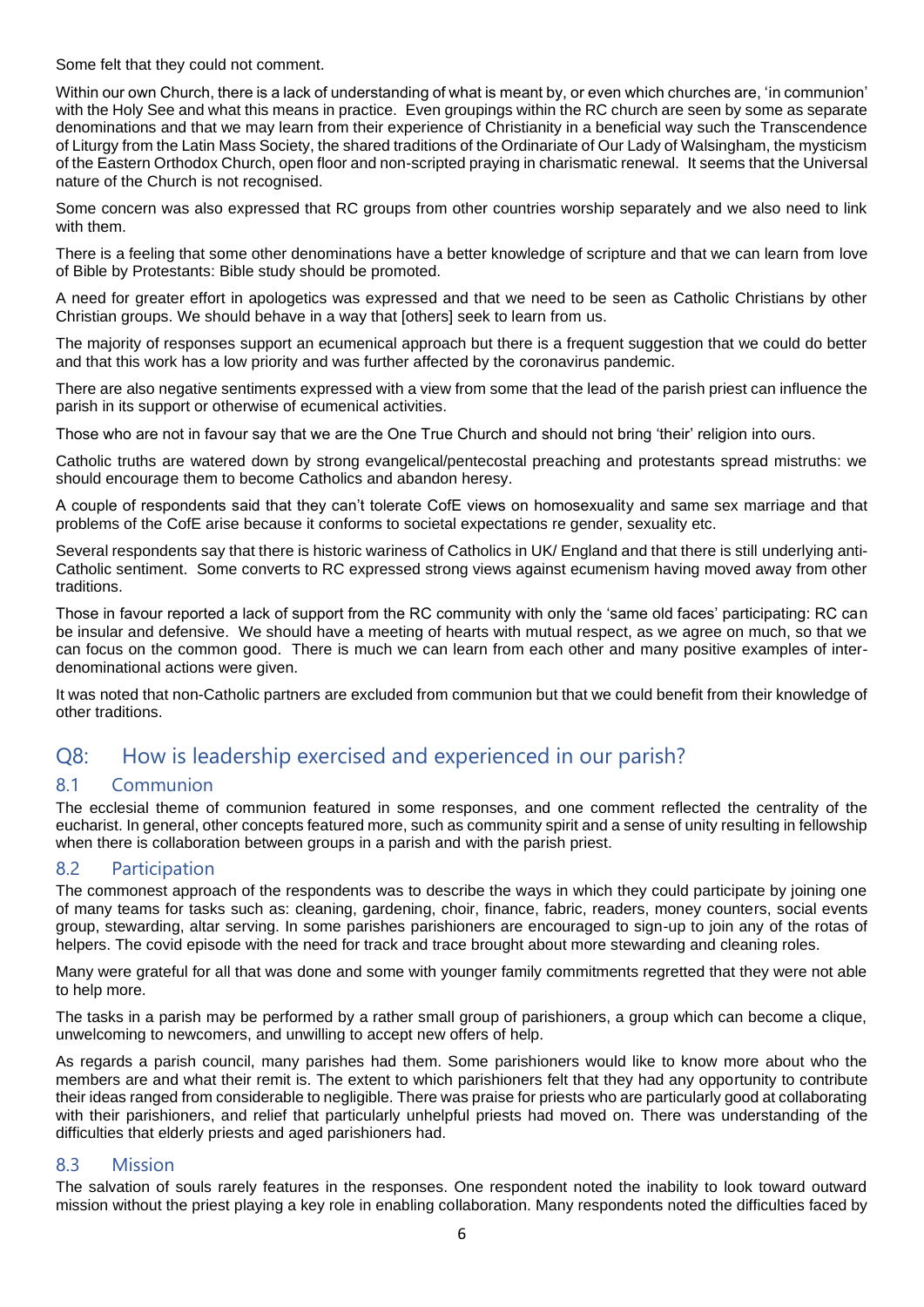the church in priest shortages, change of parish priests and the lack of younger volunteers. It was acknowledged that such difficulties in parish life impede the turn to outward mission by the laity.

Catechesis, online Masses, sharing faith and history as well as the organisation of special Masses for the elderly and the infirm were suggested as ways in which to participate in the mission of the church.

#### <span id="page-9-0"></span>8.4 Evangelisation

Evangelisation as a theme didn't feature significantly; some people reflected on the gifts of the laity and ability of priests to harness these talents. Parish events, retreats, social gatherings but most especially work in schools with the youth were suggested as ways of evangelisation.

One response was that participation in the life and mission of the church was achieved simply by being the church and the fruits of that are salvation and reflecting the light of Jesus to the world.

#### <span id="page-9-1"></span>8.5 Catechesis

First holy communion preparations were mentioned. A priest was criticised for requiring the children to attend classes very early in the morning and another for having too strict a compliance requirement for child and parent. In some parishes there are teams of catechists who do great work.

One response was for a need to keep learning, and another mentioned the fact that taking on a role as catechist enabled them to grow in the knowledge of their faith. However, one comment suggested that the church hierarchy tainted by scandal lack the credibility to be able to teach.

Overall, catechesis and formation were rarely mentioned.

#### <span id="page-9-2"></span>8.6 Ecumenism

The Church of England was mentioned in the context of the way that their parishes are managed. Their requirement to have a PPC ensures that parish leadership is never a one-man band and there is some continuity as clergy are replaced. This takes some of the pressure off the clergy. It was noted that while a PPC can be very effective, it can also be obstructive. There was one other mention in passing of Churches Together, but no explanation of how effective this was.

#### <span id="page-9-3"></span>8.7 Other issues

A few responses put forward the possibility of the church having priestesses and deaconesses and the possibility of women taking on less menial roles in the church. Permission of priests to marry was suggested as a solution to alleviate the burdens of priesthood.

'Clericalism' was mentioned by a few respondents and the self-effacing manner of a priest celebrating according to the 1962 use was also mentioned as an antidote to arrogance.

Overall, there were many responses highlighting the priest as the leader and shepherd of his flock and a call for the faithful to pray for their priests, to be humble on matters of leadership and to be obedient to God.

Several respondents reflected on their own age and that of priests and longed to see more young people playing active roles in parishes.

## <span id="page-9-4"></span>Q9: Are we open to the will of God and the guidance of the Holy Spirit?

#### <span id="page-9-5"></span>9.1 Communion

#### <span id="page-9-6"></span>How do we discern the direction of the Holy Spirit?

There was a strong response among many that in order to discern the direction of the Holy Spirit, we need regular opportunities for private prayer and meditation. This is at parish, Diocesan, and wider church levels. It was thought that being open to the guidance of the Holy Spirit is challenging for the Church, but efforts must be made to make this a regular practice between the hierarchy and God's people.

#### <span id="page-9-7"></span>9.2 Participation

#### <span id="page-9-8"></span>Is there freedom to exercise our particular gifts in the service of the Church?

Many respondents are able to exercise their gifts, but some felt their parish priest was not supportive, and cited examples of 'closed shops'. Appreciation of peoples' contributions by the parish priest is important; it gives encouragement that parishioner's gifts and talents are welcome. A significant proportion of respondents thought invitations to contribute to parish life should be made openly to all to avoid excluding anyone. Some noted that priests needed more support from the laity.

The issue of transparency and accountability varied. Some were very satisfied that their parish is open and accountable and gave examples of total support for the parish priest in reaching decisions. Others were not enthusiastic about the integrity of the decision-making processes. Several replies were critical of the accountability at Diocesan level and thought bishops are too remote. Synodal-style forums were suggested to assist with wider decision-making, so everyone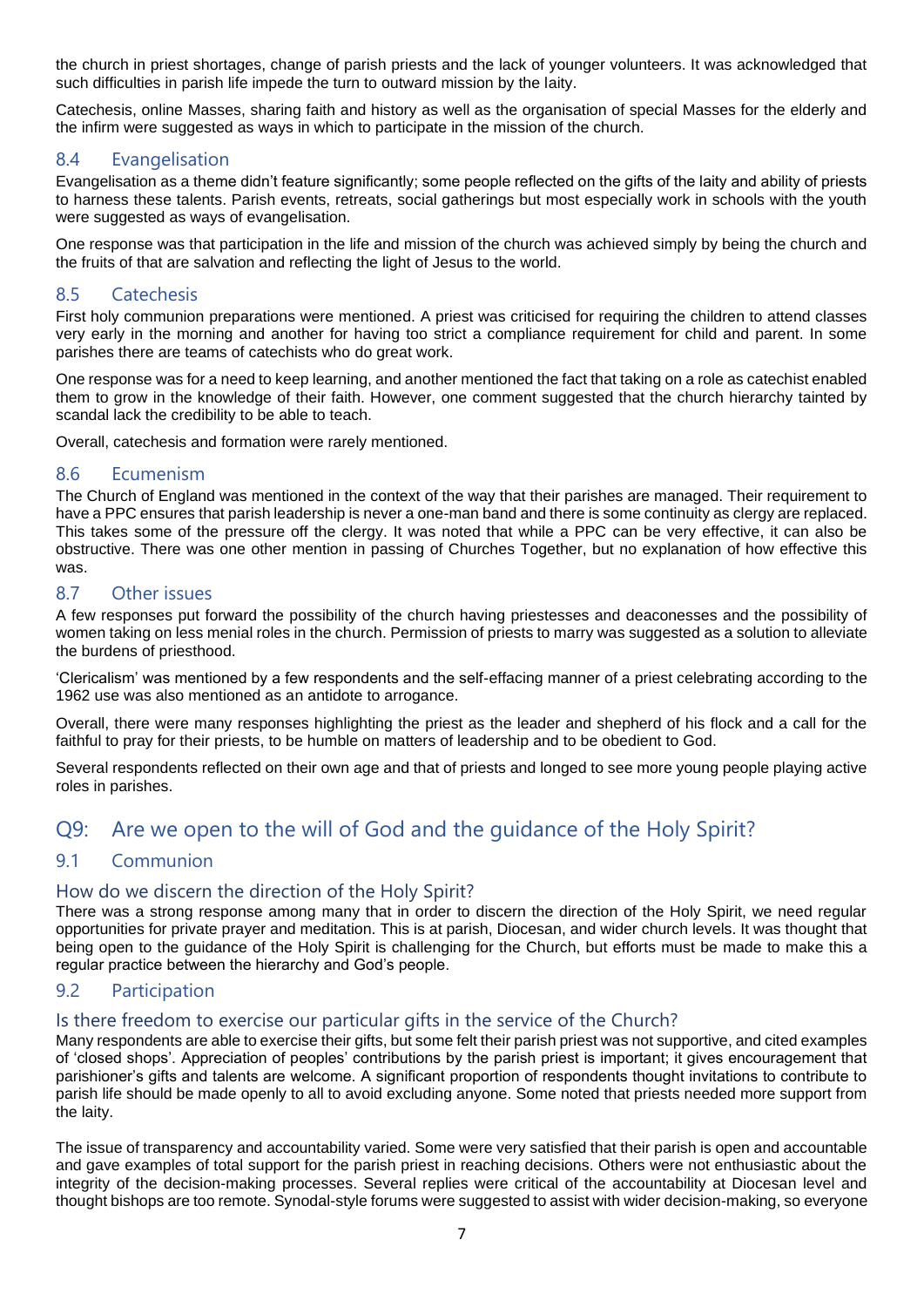can express their views as a listening exercise. There was a strong sense that Vatican II was an inspired and inspirational attempt to enable the Church to engage with the world at many levels: ritual, language, governance and ecumenism to name a few, but that this promise and process has not been fulfilled.

#### <span id="page-10-0"></span>9.3 Mission and Evangelisation

Views were expressed that the Church has moved to the periphery of society. To bring Christ to the wider world, it needs to engage in open, fearless, unprejudiced dialogue. There was a strong sense of the need to unite our collective gifts to reach out and share God's love. The need to come together to help the priests in their duties was evident. This would enable them to focus on teaching and shepherding the flock, instead of being burdened with administrative duties. It was stated many times that outreach to the young should become a much higher priority and that the Church needs to understand how to engage and communicate with younger people.

#### <span id="page-10-1"></span>9.4 Catechesis

Several respondents thought members of the Catholic Church in England have little or no experience in the practice of "discernment", and that we could learn from other denominations in how to go about this.

Some suggested that supporting the parish priest in his role as a catechist can become an important part of our own faith journeys. As well as effective catechesis of the young, there also needs to be more ongoing catechesis for adults, with opportunities to learn and share to empower individuals. The Sunday homily was appreciated as useful but that more needs to be offered.

#### <span id="page-10-2"></span>9.5 Ecumenism

It was thought that there is a huge wealth of prayer resource in Catholic spirituality which is often used by other Christian denominations, and that it would be good to promote this more within parishes.

Several people stated that we should listen to and share with our non-Catholic Christian brothers and sisters from time to time because we have become 'far too entrenched'.

#### <span id="page-10-3"></span>9.6 Other issues

Many expressed the need to consider allowing married priests, the need for open and transparent discussion about the role and equality of women, divorce, contraception, and LGBTQ issues. Concern was expressed that these issues would be dismissed as 'private agendas'.

A significant number of respondents commented on the lack of humility shown by the Church in the paedophile crisis and on the outdated approach to women's roles. This makes many feel that the Church is not listening to the Holy Spirit.

Some noted that we have a Pope who is a wonderful example of a spiritual leader, but the hierarchy is rigidly bound to man-made traditions, rules and interpretations rather than Jesus' example and teaching. Responses indicate that we need to see a major shift in attitude and behaviour by the hierarchy.

## <span id="page-10-4"></span>Q10: Are we effective in sharing and passing on the faith as individuals, as parishes and as a Diocese?

#### <span id="page-10-5"></span>10.1 Communion

People describe the central place of prayer and worship and ask for more opportunities for prayer. Different styles of worship are suggested as ways to bring people to faith. Respondents gave examples of their own experiences through participating in many different types of liturgy.

#### <span id="page-10-6"></span>10.2 Participation

Many people wanted **better participation in Church life**. Better decision-making processes; Stronger parish councils; Some people were grateful for the opportunity to participate in the Synod. Acknowledgement that consensus is difficult. Some respondents worried that, through the synodal process, the hierarchy would either give up their responsibility for leadership or suppress the views of participants.

People ask for **better communication and collaboration at all levels**. Fear that synodal decision making will 'be a large group of old white celibate men in a small room, each trying to prevent anyone else from saying anything that might rock the boat'.

#### <span id="page-10-7"></span>10.3 Mission

There needs to be **better engagement with families**; **more support for parents; better adult catechesis and an intentional mission to young adult Catholics from 17 years who are seen by many respondents as at risk of leaving the Church.**

Obstacles: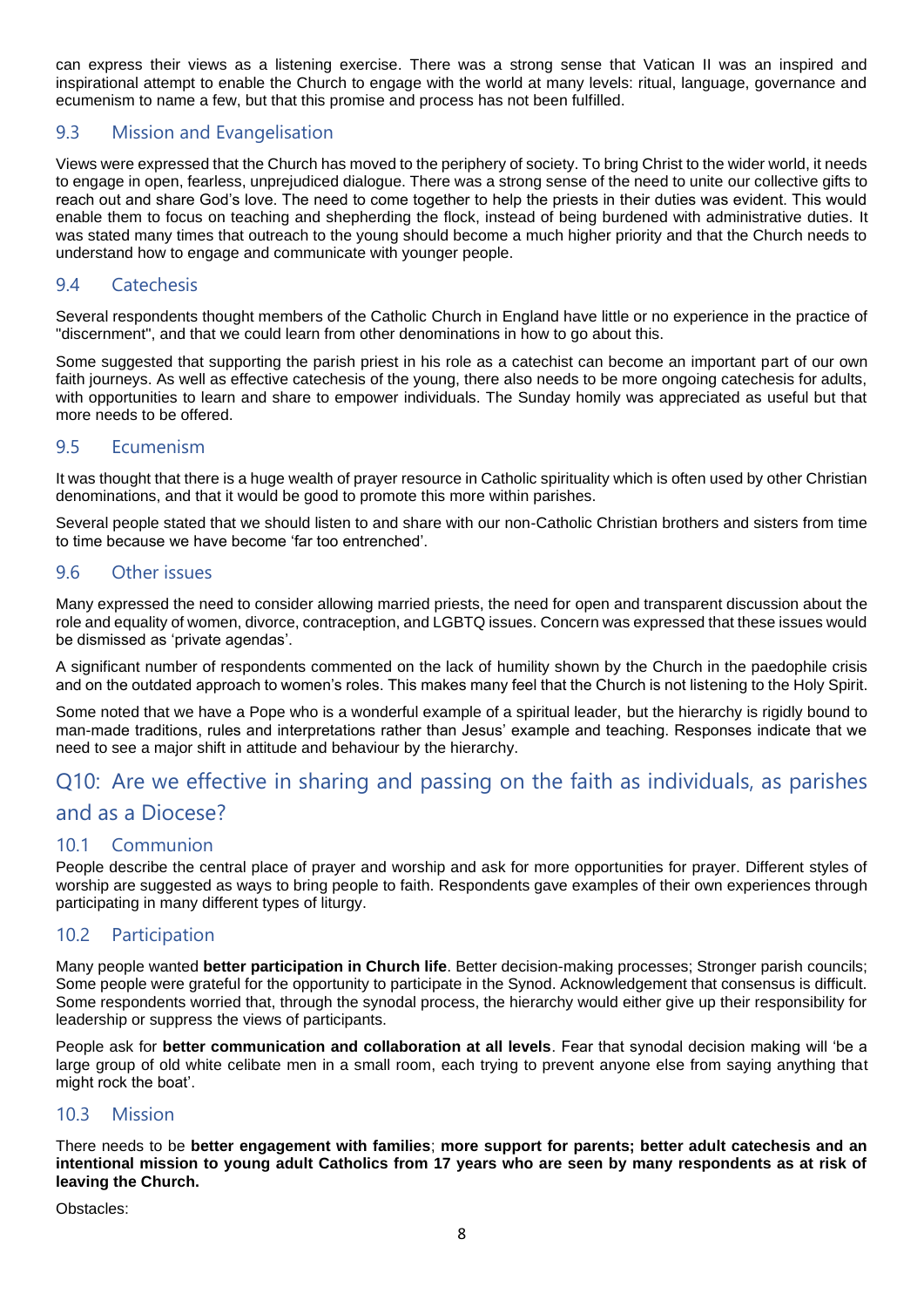- i. The **child abuse scandal** has led people away and has made it difficult for Catholics to share their faith confidently.
- ii. The **lack of a leadership role for women** is difficult to explain and denies the Church of their talents. 'We need the wisdom and sensitivity of women in roles of leadership for a more complete and compassionate Church.'
- iii. **Church doctrine** Either because the Church is too restrictive in today's world or because it is not courageous enough in upholding its teaching. Marriage and sexual ethics were examples. 'My son is gay and married to his husband who is also Catholic. They feel excluded from the church.'
- iv. **The secular world's powerful influence on the beliefs of Catholics and non-Catholics.**
- v. **Church hierarchical structures** are too rigid; 'It seems more concerned with preserving the status quo than with genuinely addressing issues.'

#### <span id="page-11-0"></span>10.4 Evangelisation

A few people say they are aware of their **personal responsibility** to hand on the faith. They are cautious and struggle with this. They say they need support from the Church to know how to answer people's questions about faith. Many people do not believe they have been invited to participate in this work.

Some people say that handing on the faith is not the role of the laity but of priests. Some look to the bishops for leadership and teaching.

People gave **personal stories of their sorrow and frustration** when family members especially children and grandchildren left the faith. 'Whilst the church may not understand/or agree with what they stand for, they are still children of God.'

'Children need to be surrounded by faith and shown it by a crowd of witnesses.'

#### <span id="page-11-1"></span>10.5 Catechesis

#### Many people agree that **Church teachings are not taught well.**

People are either critical of schools' ability to hand on the faith or have had experience of school being an important place for catechesis. Many people say that school should be the primary source of information about the faith.

#### <span id="page-11-2"></span>10.6 Ecumenism

Only two responses:

'As an interdenominational family we have found it difficult to pass on our faith because of our divided practice.'

Another wrote, 'Vatican II raised great ecumenical hopes. They have been sadly disappointed.'

## <span id="page-11-3"></span>11. Synthesis of Responses from Young People

#### <span id="page-11-4"></span>11.1 Communion

The experience of young people in our catholic schools was very positive, feeling welcome and part of a community. In parishes it varied but young people often felt they were not as much part of the parish as older people.

#### <span id="page-11-5"></span>11.2 Participation

They didn't generally feel listened to. There were opportunities for involvement such as altar serving but not much in positions of responsibility.

#### <span id="page-11-6"></span>11.3 Mission

There is a sense of mission expressed in terms of raising money for Catholic charities and engagement in projects for those in need.

#### <span id="page-11-7"></span>11.4 Evangelisation

They appeared more comfortable talking about their faith than older people. Catholic schools provide a good environment for talking about faith with people who aren't Catholic.

#### <span id="page-11-8"></span>11.5 Catechesis

They recognised that they are taught about the faith in Catholic schools. Little reference was made to learning about their faith in the parish context.

#### <span id="page-11-9"></span>11.6 Ecumenism

They just 'get on with it', working alongside people of other Christian denominations in fundraising projects etc., chatting with each other with respect and without seeing the differences.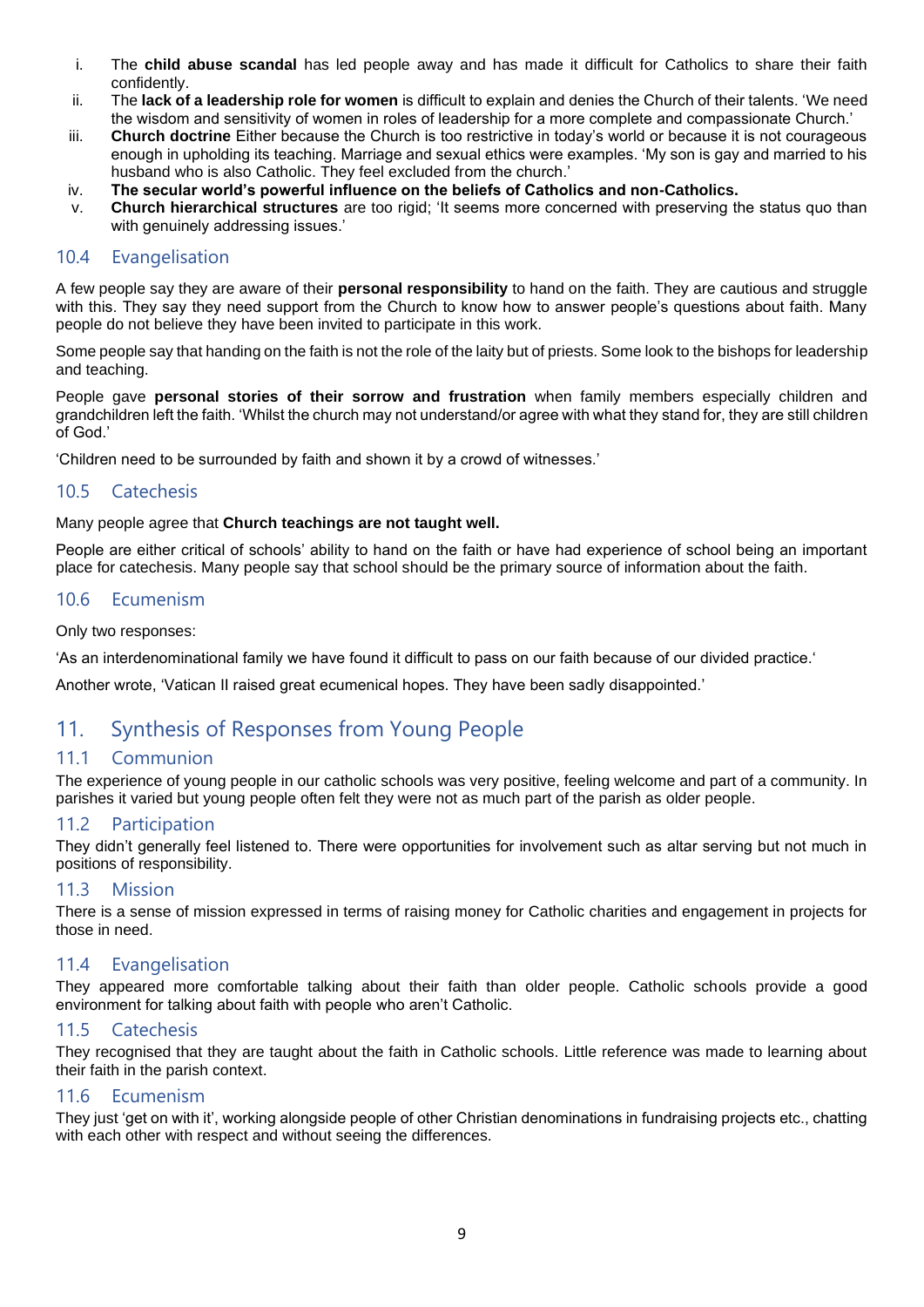#### <span id="page-12-0"></span>11.7 Other issues

There were not many responses categorised as from those under 18 (28). However, it is quite possible that their views were included in many parish responses. In fact, some parish responses explicitly referred to young people's contribution. However, it is disappointing that it would appear most schools didn't facilitate responses. It should also be noted that the 'Youth Synod' a few years ago successfully collected the views of young people.

#### <span id="page-12-1"></span>Summary

It is not possible to estimate how widely the survey was offered within the Diocese of East Anglia and, undoubtedly, this could be improved upon, given further time and resources. The process is, it is hoped, here to stay, and will grow, improve, and establish as a means for the People of God, in Synod, to discern the way of the Church. in East Anglia

The responses fed back to the diocesan team will be used to inform the Diocese at all levels in its work of spreading the gospel and catechising the faithful as well as those making enquiries about the faith. The work of the Synod is ongoing and its fruits are yet to be realised.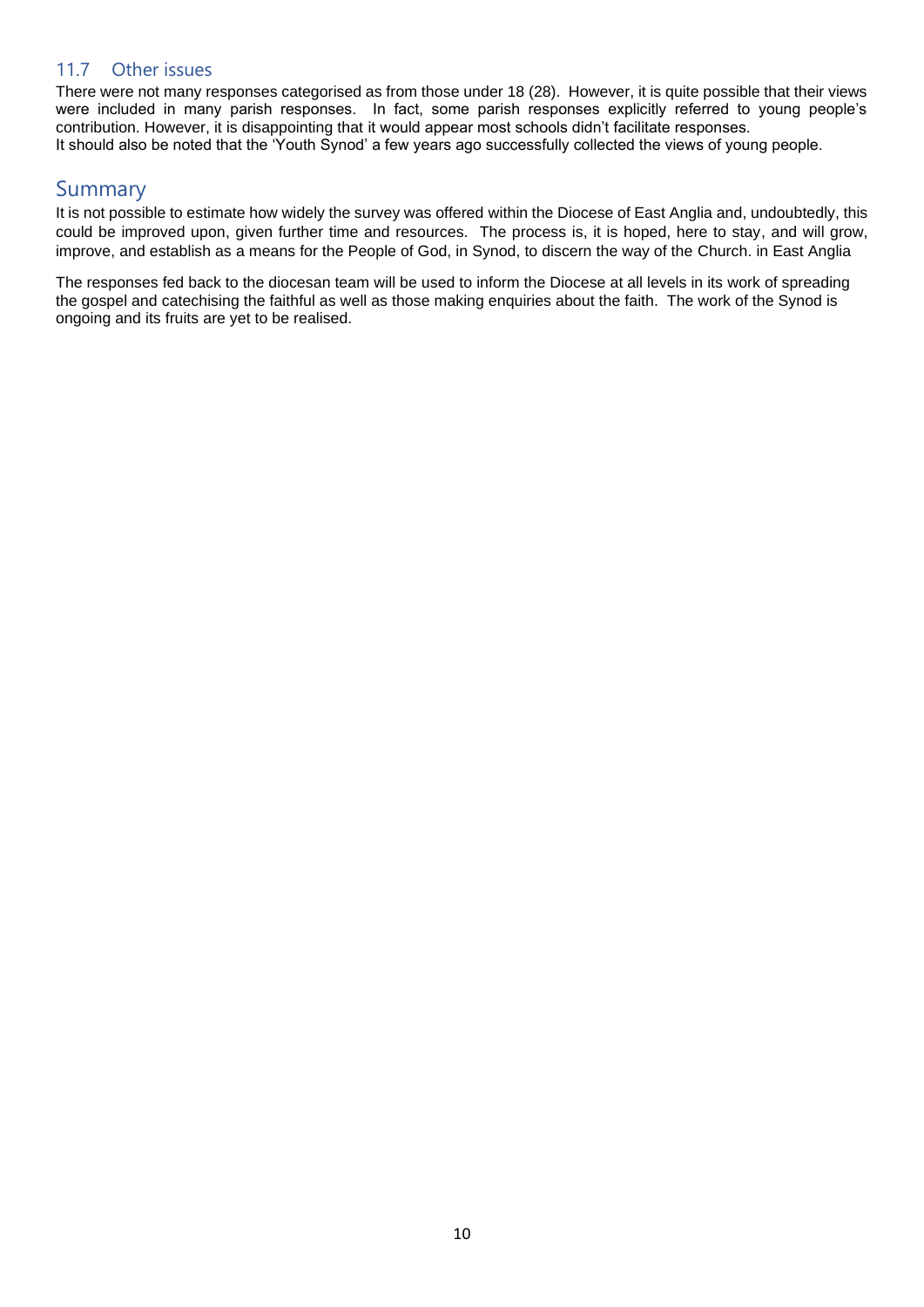## <span id="page-13-0"></span>**THE TEN QUESTIONS TO BE CONSIDERED BY THE PARISHES AS THE DIOCESE EMBARKS ON THE SYNODAL PATHWAY**

## **1. How welcoming is our parish?**

How do we embrace and reach out as a parish, and as individuals to the community with us each Sunday – in person or via live-stream - as well as those who are still anxious about returning, those who seem to have fallen away, and those enquiring and coming to us as newcomers? How welcoming do people find us?

## **2. How good are we at listening?**

Our world is full of noise and opinion; full of people making their voices heard, and those who feel that they go unnoticed. Are we good listeners? Do we feel listened to? How do we learn to listen well – to each other, to the wider world, to God himself?

## **3. How good are we at communicating?**

Do we feel able to share our thoughts and ideas openly with each other? Are we living out our baptismal vocation, ready to speak the truth, in love, when necessary?

Does this include social media?

## **4. How well does the Church's liturgy inspire a deeper encounter with the Risen Lord?**

Does the Sunday Mass bring me closer to God, and enable me to be fed by Him? When I leave the Mass, what do I take out to the wider world? Does my personal prayer life bring me closer to God and connect me with the Church? When I pray, for what do I give thanks to God? – and what do I ask of Him?

## **5. How well do I understand and participate in the mission of the Church?**

Do I feel that I am playing my part, and pulling my weight, in the life and mission of my parish, the diocese, and the universal Church? Or is that somebody else's job? How do I respond to the Lord's call to witness to the Gospel? Do I keep my life of faith to myself, or do I share it with others in word or deed? What would help me to do that better?

## **6. How well do we engage with the wider world?**

Do we engage with those around us: with our local community, with the life of our country, and our world?

Do we believe that the Church truly has something to offer the world at large? Or are we too focussed on ourselves?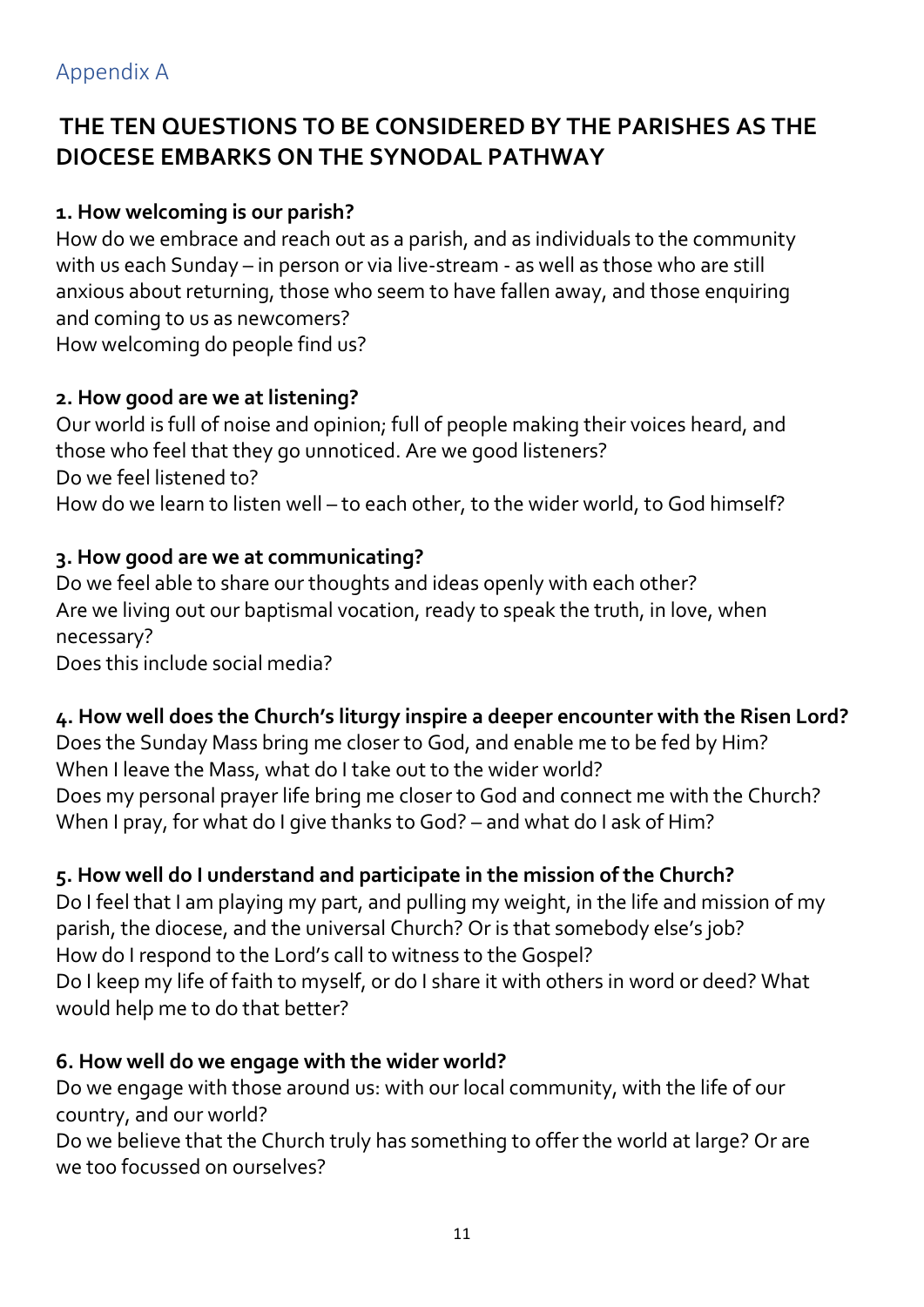## **7. How good is our relationship with other Christian traditions?**

What is our relationship like with our brothers and sisters in other Christian traditions? Do we listen to each other?

What can we learn from them? – and what can they learn from us?

## **8. How well do we work as a team in our parish?**

How is leadership exercised and experienced in our parish? Are there positive ways in which we help to participate in the life and mission of the Church? What are the fruits of this collaboration?

What are the obstacles and challenges?

## **9. How open are we to the will of God and the guidance of the Holy Spirit?**

How do we discern the direction in which the Holy Spirit is leading us rather than just following our own private enthusiasms or agendas?

Is there freedom to exercise our particular gifts in the service of the Church? Is my local community accountable and transparent when it comes to making decisions and, if not, what would help to remedy this?

Do I support the bishops and priests in arriving at their decisions?

## **10. How well do we hand on the faith?**

Are we effective in sharing and passing on the faith as individuals, as parishes, and as a diocese?

What would help us to do this better?

Can we see ways in which we might continue to work in a 'synodal' way – praying, discussing, and discerning together, not reliant on majority votes, but on a genuine consensus – a coming together of hearts and minds under the guidance of the Holy Spirit?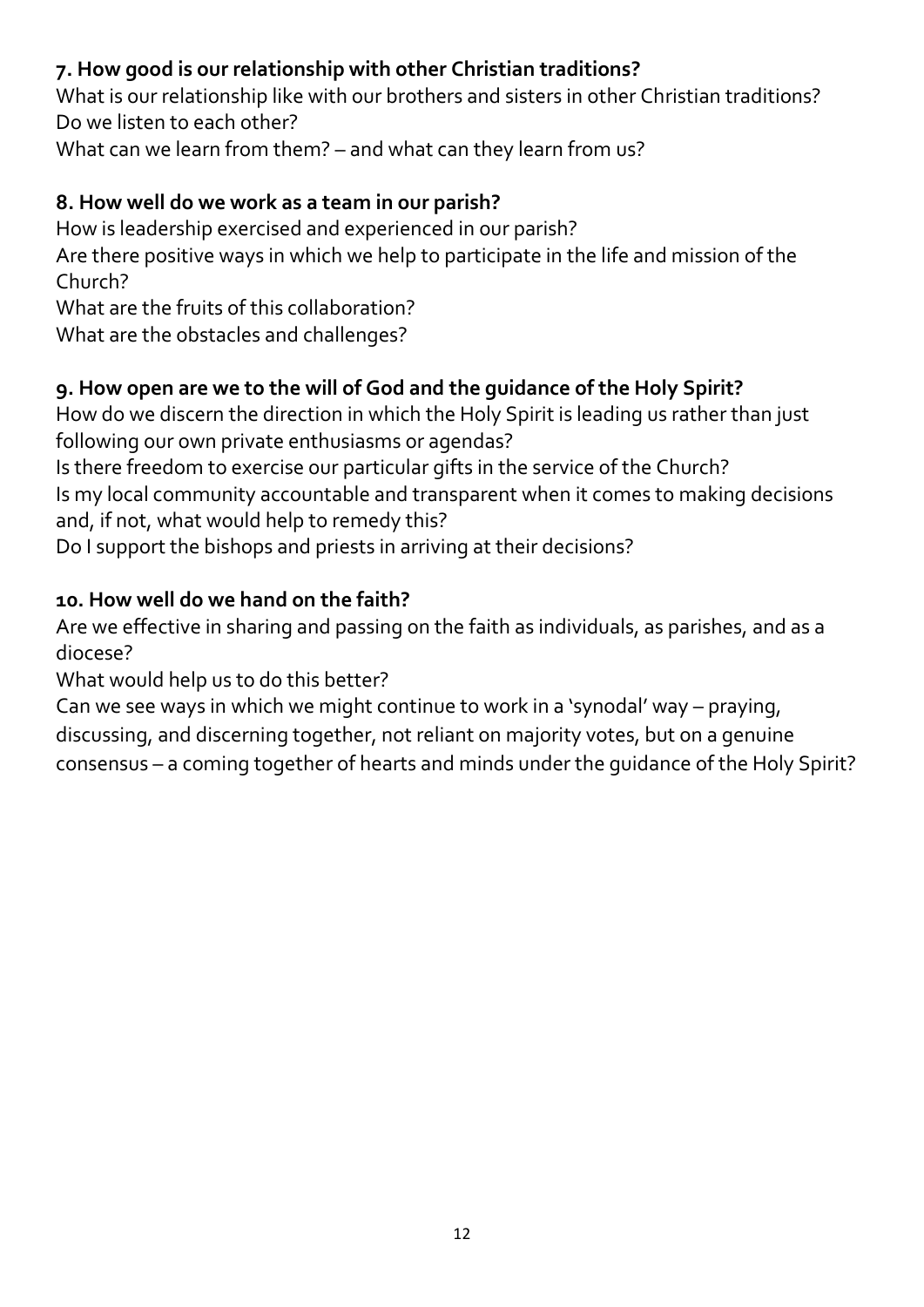

<span id="page-15-0"></span>The Caritas Development Worker, Jacinta Welch, organised two online events in February 2022 to support the Diocese of East Anglia Synodal Team and parishes, in reaching those on the margins of the Church and hearing their voices in the Synodal Pathway.

This, loosely organised into the framework of the ten questions, is a set of notes on what the participants felt moved to share with others:

1 How welcoming is our parish?

- There is scope for the parish being warmer and more welcoming since it is too much like a club.
- A parish needs to offer opportunities to participate spiritually other than liturgically and thereby experience discipleship and mission.
- Visiting other parishes has been to be inspired by how well Mass is said elsewhere.
- Parish for most people is central to their experience of church.
- We need to reach outside of the church and to welcome in those who have left and those who have never joined.
- A very positive experience of moving to a new parish during the covid restrictions and receiving a welcoming and supportive response to her disability which demonstrated the attentiveness of parishioners to the needs of others.
- Parish should be more welcoming and inviting to those who are not part of the parish already. It acts more like a club and needs to reach outside itself more.

2 How good are we at listening?

- This listening had come at the right time. Many think that there are too many rules and regulations in the Church and an insufficient listening to God.
- Listening and participation are very important
- There needs to be structures for listening, including most importantly for the clergy to learn how to listen to and engage the laity.
- There is a need for a bigger space for dialogue.
- We need to facilitate better listening. Some are good listeners, some try to help, others need to listen better.
- Personal contact is very important

3 How good are we at communicating?

- There is a need to come together and to pray and discuss there has been no synodal meetings in some parishes
- Love is not being perceived either by those outside or indeed those within. It is an inhibition to the participation of the young.
- There is a richness in unity bridge the gap across generations
- There are not many opportunities to share our opinions. The structures are not there for doing so.
- With patience all is possible take time to make the effort
- Light touch is more effective.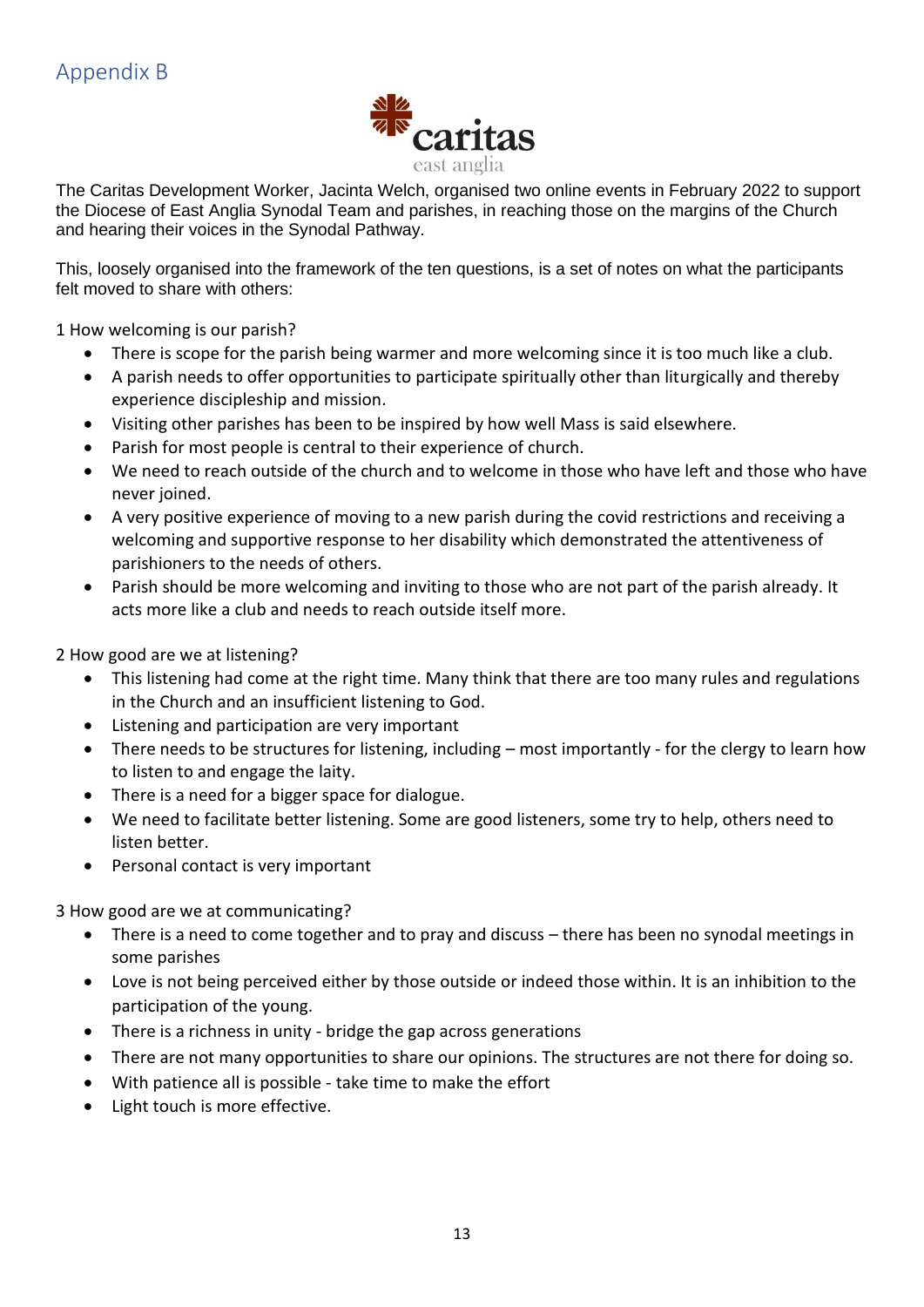4 How well does the Church's liturgy inspire a deeper encounter with the Risen Lord?

- Living streaming and/or the pandemic restrictions have changed the perspective on who and what is my parish and on the perception of love thy neighbour.
- Participation in Mass through the internet can reach others outside of the church. It's good to be able to attend Mass at other parishes and can be a source of inspiration.
- Our prayer and spiritual life need to be developed by the teachers of the faith, which is then fed by the holy sacraments.
- A welcome outcome of Vatican II was the invitation to participate, particularly in the liturgy. More recent experiences of opportunities to participate have been limited not only by one parish priest with his own problems being followed by another but also by the successor not having a parish council. Knowing fellow parishioners by their names, was better done in other Christian churches as was reaching out to the wider local community.
- Attendance at church out of fear needs to be dispelled

5 How well do I understand and participate in the mission of the Church?

• As disciples and missionaries, we should develop a relationship with Jesus.

6 How well do we engage with the wider world?

- Unclear what actions were implied by reaching out to the marginalised and the poor.
- For everyone, but especially for those who feel that compared to their neighbours they have an abundance of gifts, there is a yearning for guidance on how to discern how much of and how to share one's own gifts and resources beyond your family.
- No one is an island; we need to come together for the common good. Love should go past the rules. There is too much worrying about the rules. We are called to be open to each other.

7 How good is our relationship with other Christian traditions?

- By looking at other Christians we can learn and love from each other. Outside "the church" is where we should be since outside "the church" and family is the hard part of loving others.
- Ecumenical gatherings have gone into abeyance since lockdown began.

8 How well do we work as a team in our parish?

- Enthusiastic about synodality but it needs to be geared towards listening to those who have left and are not coming back
- Priests do not tap into what skills/talents are available among their parishioners
- The leadership capacity/potential amongst the women is neglected.
- Children and young people, other than at their First Communions and Confirmations are invisible
- There needs to be more day-to-day activity such as reviving prayer groups
- Too many of these obstacles flow from the (lack of appropriate) training for/of priests.
- In the role as gate keepers priests determine the acceptability or otherwise of ideas when they are proposed.
- The wider demographic is not evident when elderly white men fill most leadership roles.
- The impact of covid has been a loss of participation by parishioners why are they not coming back – why are they not being drawn back
- There is an absence of social events.
- People are becoming disillusioned.
- Training in people skills amongst clergy appears to be non-existent, yet what use is a priest who does not know how to engage with his parishioners, or – worse still - who believes that only he is capable of making decisions? Such arrogance stifles laity involvement and input and is a waste of talents.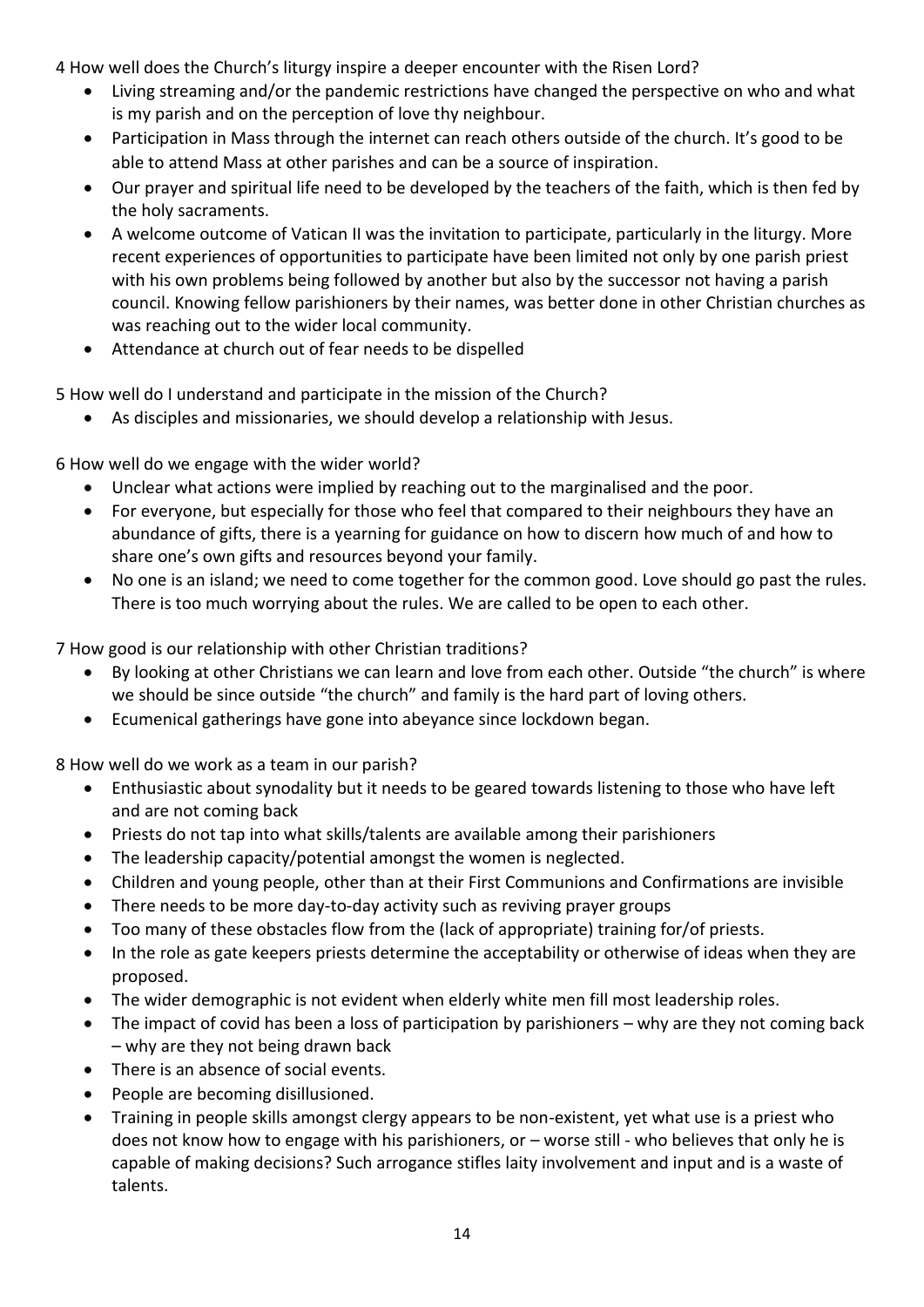9 How open are we to the will of God and the guidance of the Holy Spirit?

- Synodality is the real work of the Spirit and what the church needs.
- The Holy Spirit guides us into a relationship with the Church through the parish. It all depends on the parish and if it does not work well, it will not be a positive experience for many. Is religion more than parish life?
- We have not been brought up to believe that the Spirt is with us without qualification
- $\bullet$  It is 60 years since Vatican II a long time, too long to wait like the turning of an ocean liner. Patience is good but impatience guided by the Holy Spirit is now required.

10 How well do we hand on the faith?

- Faith needs to be explored as a community. This is much better done in the evangelical churches who are adept at reaching out to the marginalised and the poor especially in their use of social media.
- As missionaries and disciples, we need to understand why people have moved away from the church and why they are staying away. When someone stops coming to Mass, no one ever asks them why that is. The opportunity has gone. They need to be contacted and valued. We take it for granted that they drop out, which is a sadness and a lacking on our part. We must understand the reasons and keep up the friendships.

General Points about the Synodal Process and/or the Church

- Thankful and hopeful that this is a first step towards our voices being listened to.
- There is a need to come together and to pray and discuss there has been no synodal meetings in some parishes.
- A careful reading of the diocesan synodal questionnaire had not dispelled the feeling that the questions were nebulous. They were ones that had been both asked for a long time about actions that also been attempted in the past.
- Running across the boundaries of the questions was the need to reflect on how far the changes that Vatican II had heralded had been implemented and how can more be done to implement the others.
- Young people are said to be the *future* however, they are the present, i.e. *now*; we cannot put them aside to an ill-defined future! - evangelisation needed. If the Synod continues plugging this angle, then they remain at risk of continuing to create a self-fulfilling prophesy. Young people are not hard to engage. You simply go see them and ask them. Or you digitally invite them and ask them. It's such a weak argument being perpetuated by a lot of people who have often greatly benefited from keeping us quiet.
- Younger adults 21-45 hardly represented at all in diocesan leadership roles / parish council roles OR diocesan media - despite repeatedly younger people raising concerns about this. Different political voting system needs to be considered to directly cause proportional representation.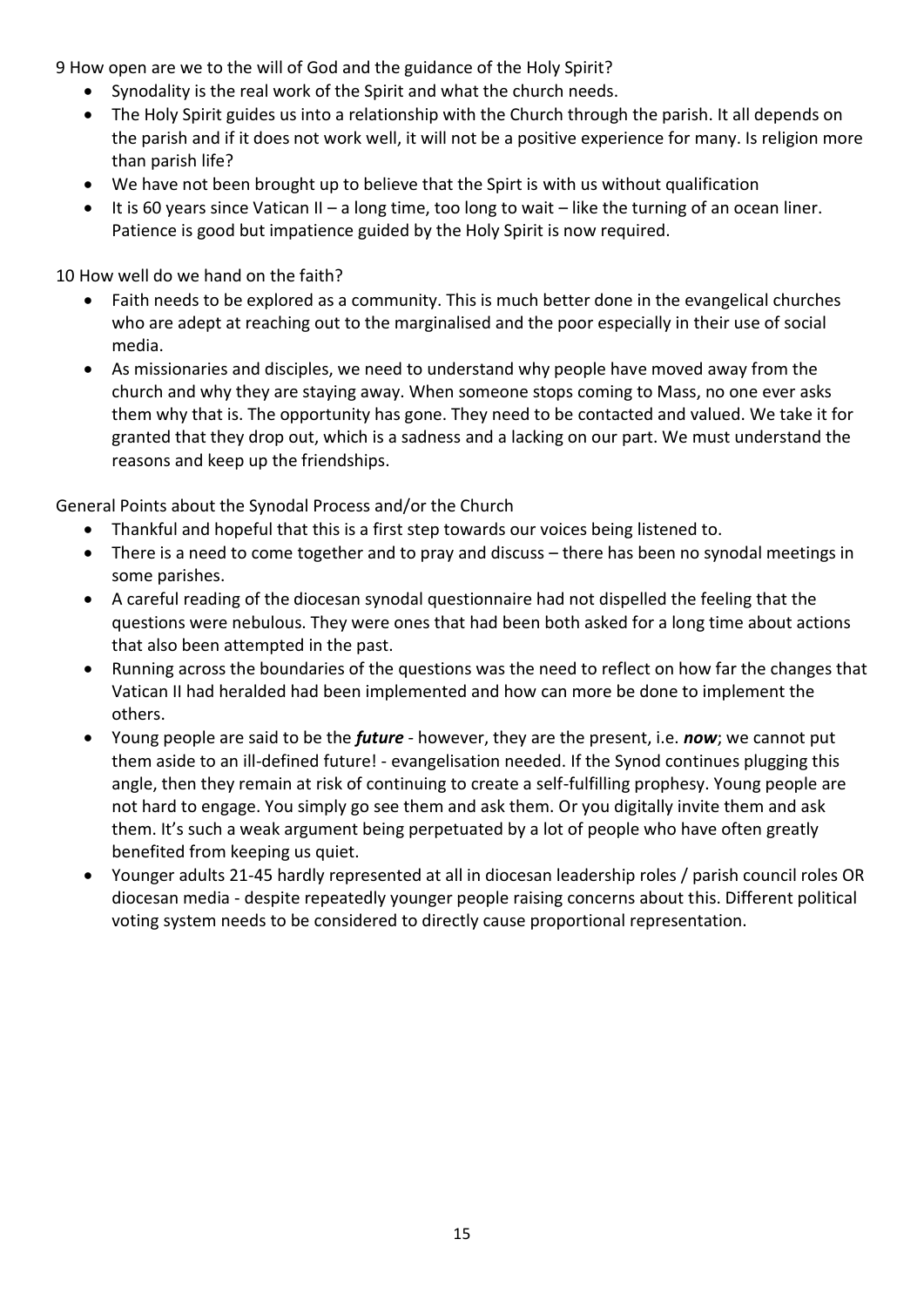## <span id="page-18-0"></span>Appendix C



#### **Guidelines for Parish Priests for the Synodal Way process**

The following set of guidelines are meant as a help to facilitate the Synodal Way process to begin in your Parish, but they are not prescriptive and you may deviate from them as you feel is necessary within your particular context.

- 1. Liaise with your co-ordinator for your Parish.
- 2. Introduce the co-ordinator to the Parish and let it be known that the process has now begun in our Diocese and encourage everyone to take part in the discussions, reflections and in reporting back to the Diocese directly through the online survey on the Parish website, Diocesan website or, where this is not possible, through arrangements directed by the co-ordinator.
- 3. There are a set of ten guiding questions prepared to help steer the discussions and these are available on the Diocesan website [www.rcdea.org.uk](http://www.rcdea.org.uk/) and we hope that they will be available via parish websites.
- 4. There is a prayer card with the prayer *Adsumus Sancte Spiritus* to be made available. We ask that all use this prayer as they gather to discern their responses. A copy is given below.
- 5. Ideally, it is suggested that small groups of Parishioners should meet to discuss the questions together as a faith community. This could take place in person, or online, as is seen appropriate. Do consider how this will work in practice, whilst remaining Covid-safe.
- 6. If Parishioners feel unable to meet in groups, it is absolutely fine for individuals to make their own responses directly.
- 7. We would like to encourage as many people as possible to use the online surveys for their responses, as this will greatly minimise the amount of administrative work involved in gathering everyone's thoughts from the whole Diocese.
- 8. Where it is not possible for people to use the online surveys, we are suggesting that the Parish Co-ordinator distributes paper versions of the questions and arranges for them to be gathered back within a set time and the information uploaded to the online survey.
- 9. We leave the timing of the discussions to you, but responses must be returned to the Diocese by 22 January 2022. It is suggested that a note is kept of who the paper versions have been given to, so that they are not 'lost' in the system.
- 10. Each Parish is being asked to have completed this process of discussions by22nd January 2022. It will not be possible to include responses submitted after this date.
- 11. Do keep a small section about the Synodal Way process reserved in your weekly newsletter and on your websites each week, as a reminder to everyone to take part. More information can be found on the Diocesan website [www.rcdea.org.uk](http://www.rcdea.org.uk/)
- 12. It is important that those on the margins of society/Parish/those who have fallen away from regular practise of the faith and those who are curious about a life of faith, are positively encouraged to take part. It is up to you how to promote this in your area.

If you have any questions about this process, do contact the Diocesan Synodal Way Team at: [synodalway@rcdea.org.uk](mailto:synodalway@rcdea.org.uk)

More information can be found on the Diocesan website [www.rcdea.org.uk](http://www.rcdea.org.uk/)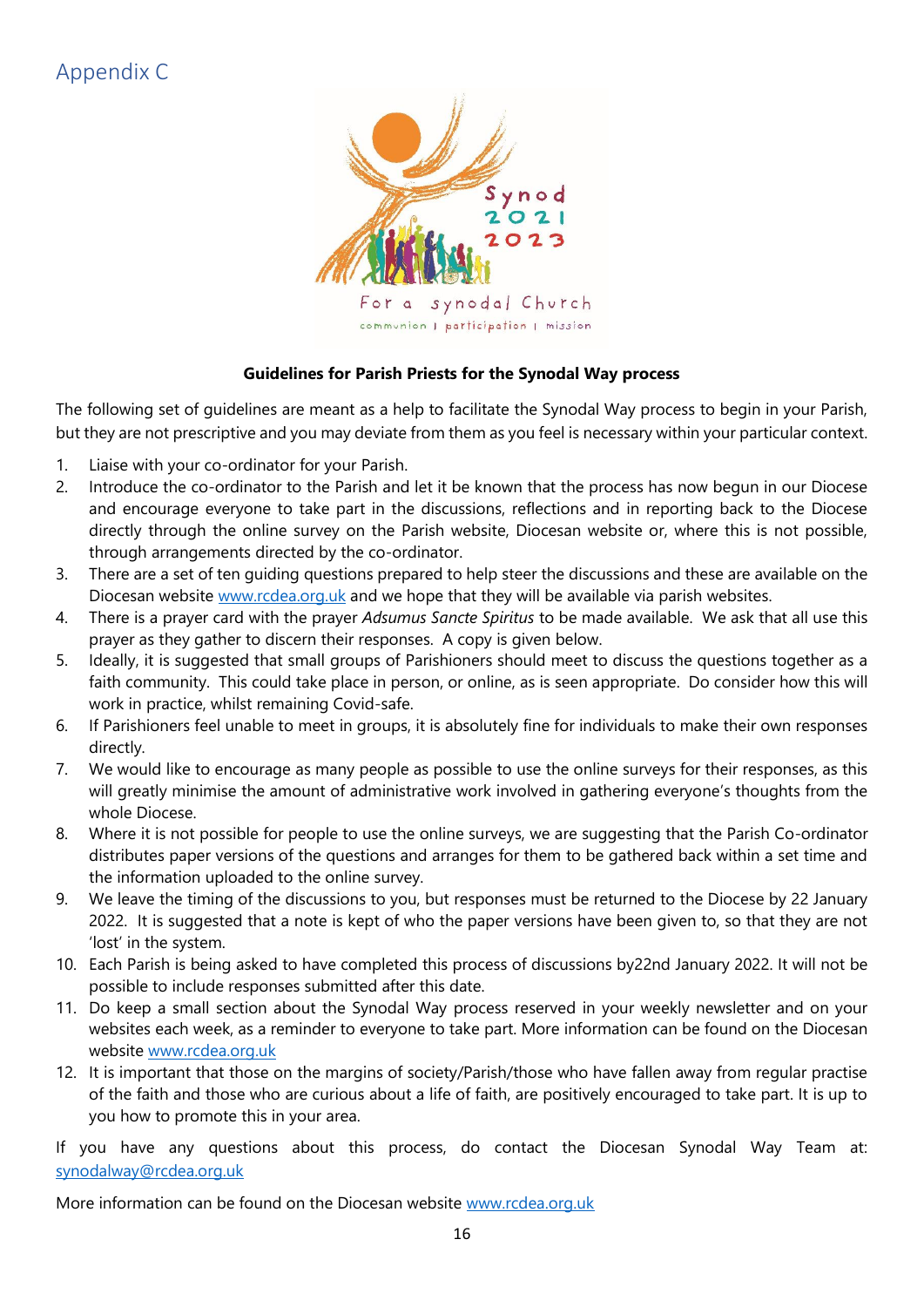# **Prayer for the Synod: Adsumus Sancte Spiritus**

Every session of the Second Vatican Council began with the prayer *Adsumus Sancte Spiritus*, the first word of the original Latin, meaning, "We stand before You, Holy Spirit," which has been historically used at Councils, Synods and other Church gatherings for hundreds of years, and is attributed to Saint Isidore of Seville (c. 560 - 4 April 636). As we embrace this Synodal Process, this prayer invites the Holy Spirit to be at work in us so that we may be a community and a people of grace. For the Synodal journey from 2021 to 2023, we propose to the following simplified version,1 so that any group or liturgical assembly can pray it more easily.

> **We stand before You, Holy Spirit, as we gather together in Your name. With You alone to guide us, make Yourself at home in our hearts; Teach us the way we must go and how we are to pursue it. We are weak and sinful; do not let us promote disorder. Do not let ignorance lead us down the wrong path nor partiality influence our actions. Let us find in You our unity so that we may journey together to eternal life and not stray from the way of truth and what is right. All this we ask of You, who are at work in every place and time, in the communion of the Father and the Son, forever and ever.**

#### **Amen.**

1 The original version of the *Adsumus Sancte Spiritus* can be found on the Synod.va website.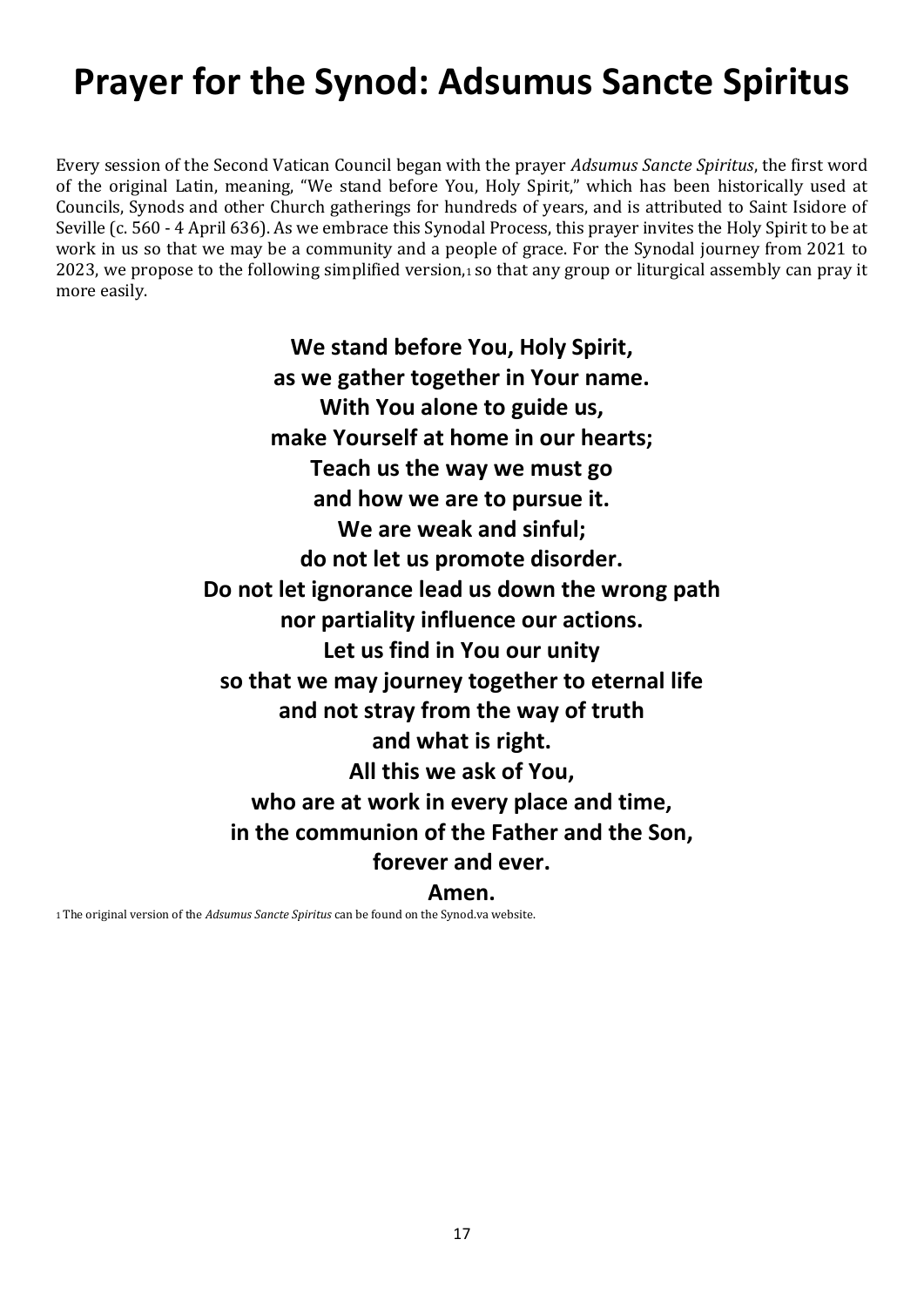

#### **Guidelines for Parish Co-ordinators for the Synodal Way process**

Thank you very much for agreeing to become the Parish Co-ordinator for the Synodal Way process for our Diocese.

A response to the Bishops' Conference is required by 22<sup>nd</sup> February 2022. Each Parish is being asked to complete this process **by 22nd January 2022**.

The following set of guidelines are meant as a help to facilitate the Synodal Way process to begin in your Parish, but they are not prescriptive and you may deviate from them as you feel is necessary in within your particular context.

- **1.** Make yourself known as the Parish Co-ordinator for this process.
- **2.** Familiarise people with the Synodal prayer *Adsumus* which we would ask for people and groups to use before gathering their thoughts and responding.
- **3.** Ten guiding questions are being distributed. The questions will be made available via parish websites and the diocesan website as well as in a pdf format for printing for those who cannot access the internet.
- **4.** Encourage as many people as possible to participate in this exercise, including those at the margins of society/Parish/those who have fallen away from the faith and those who are curious about a life of faith.
- **5.** Ideally, it would work best if people could gather in small groups to discuss the questions together as a faith community and submit responses directly.
- **6.** We would like to encourage as many people as possible to use the online surveys to submit their responses, as this will greatly minimise the amount of administrative work involved in gathering everyone's thoughts from the whole Diocese.
- **7.** Where it is not possible for people to use the online surveys, we are asking that the Parish Co-ordinator distributes paper versions of the questions and arranges for them to be collected back within a set time, and the information uploaded to the online survey. It is suggested that a note is kept of who the paper versions have been given to, so that they are not 'lost' in the system.
- **8.** We leave the timings to you, but responses **must** be returned **to the Diocese by 22nd January 2022**. It will not be possible to include any responses received after this time.
- **9.** Do keep a small section about the Synodal Way process reserved in your weekly newsletter and on your websites each week, as a reminder to everyone to take part. More information can be found on the Diocesan website (link here).

Further information about this important process is available on the Diocesan website [www.rcdea.org.uk](http://www.rcdea.org.uk/) 

If you have any questions about this process, do contact the Diocesan Synodal Way Team at: [synodalway@rcdea.org.uk](mailto:synodalway@rcdea.org.uk)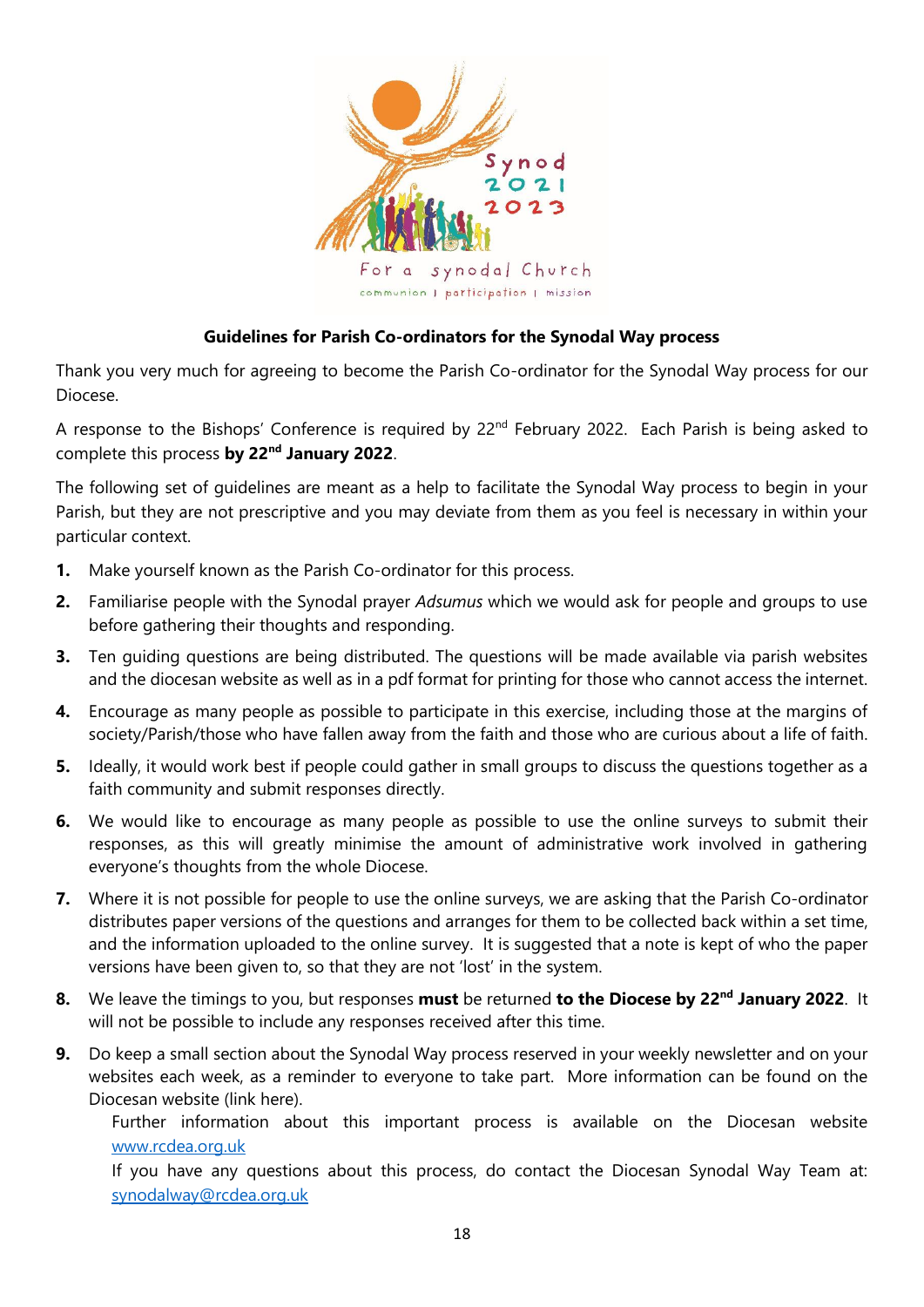# **Prayer for the Synod: Adsumus Sancte Spiritus**

Every session of the Second Vatican Council began with the prayer *Adsumus Sancte Spiritus*, the first word of the original Latin, meaning, "We stand before You, Holy Spirit," which has been historically used at Councils, Synods and other Church gatherings for hundreds of years, and is attributed to Saint Isidore of Seville (c. 560 - 4 April 636). As we embrace this Synodal Process, this prayer invites the Holy Spirit to be at work in us so that we may be a community and a people of grace. For the Synodal journey from 2021 to 2023, we propose to the following simplified version,1 so that any group or liturgical assembly can pray it more easily.

> **We stand before You, Holy Spirit, as we gather together in Your name. With You alone to guide us, make Yourself at home in our hearts; Teach us the way we must go and how we are to pursue it. We are weak and sinful; do not let us promote disorder. Do not let ignorance lead us down the wrong path nor partiality influence our actions. Let us find in You our unity so that we may journey together to eternal life and not stray from the way of truth and what is right. All this we ask of You, who are at work in every place and time, in the communion of the Father and the Son, forever and ever.**

#### **Amen.**

1 The original version of the *Adsumus Sancte Spiritus* can be found on the Synod.va website.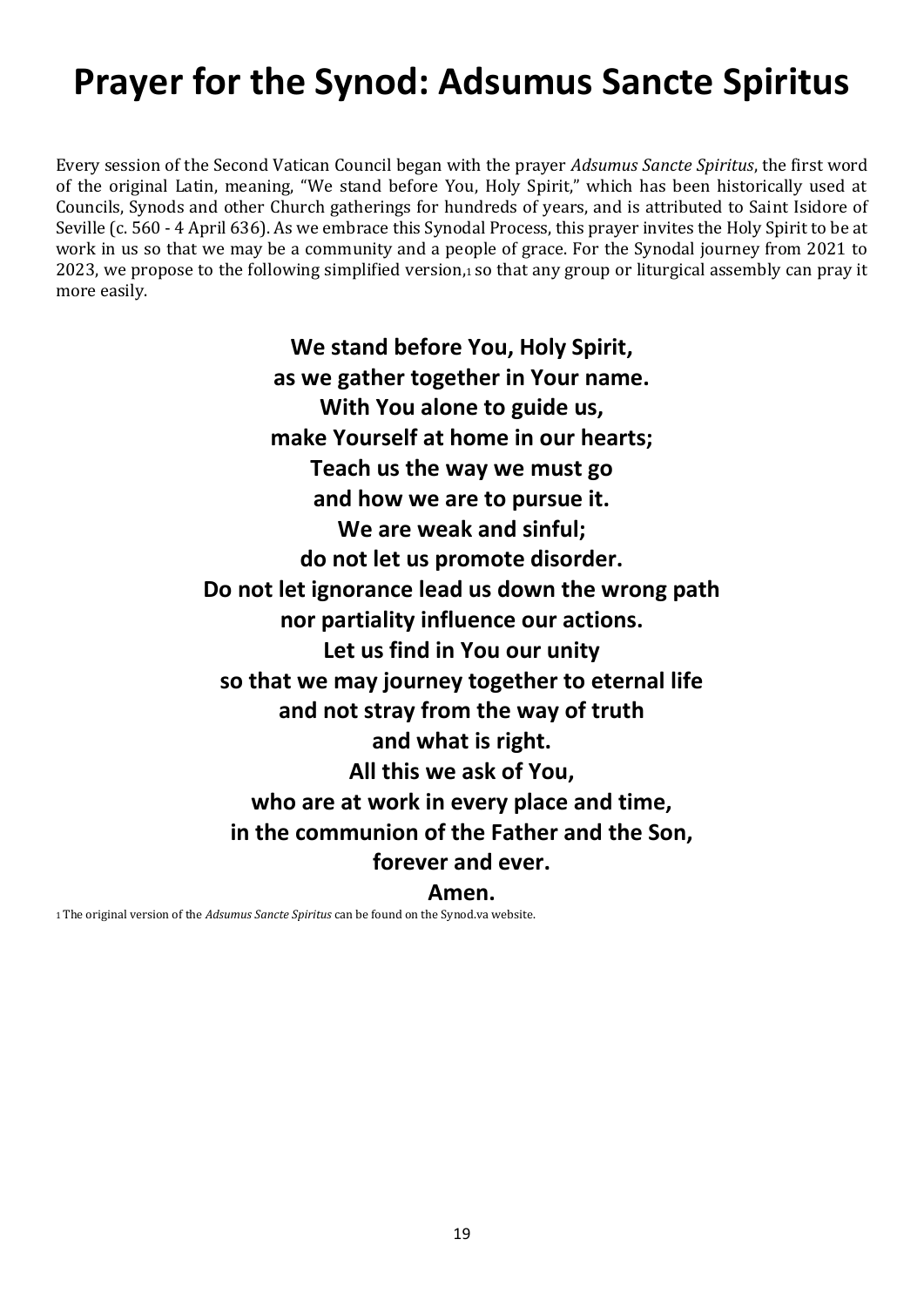## <span id="page-22-0"></span>**KEY RESEARCH FINDINGS IN SUMMARY**

• Young Catholics typically divide into three groups related to their stance on the interaction between faith and society: 'apologists', 'abstainers' and 'assimilators'.

• Young Catholics in 2017 are more likely than those in 2009 to view 'helping others' as a desirable aspiration, and more expect to help others in the future.

• Young Catholics in 2017 expressed stronger levels of concern about local and global issues than in 2009, particularly about terrorism.

• Female young Catholics say they have taken more action on social issues in the past year than their male counterparts; but they are also more likely to say that they have experienced stress and other negative emotions in the past week.

• Young Catholics in 2017 say that they attend Mass more regularly than their counterparts in 2009; males are more likely to say they attend Mass than females.

• Young Catholics might not always choose to describe themselves as such; those who do describe themselves as 'Roman Catholic / Catholic' may have a pick-and-mix approach to their Catholic identity.

• Young Catholics in 2017 express lower levels of agnosticism and atheism and higher levels of belief than their counterparts did in 2009; this is particularly striking amongst 'Non Identifying Catholics'.

Presentation1 - PowerP